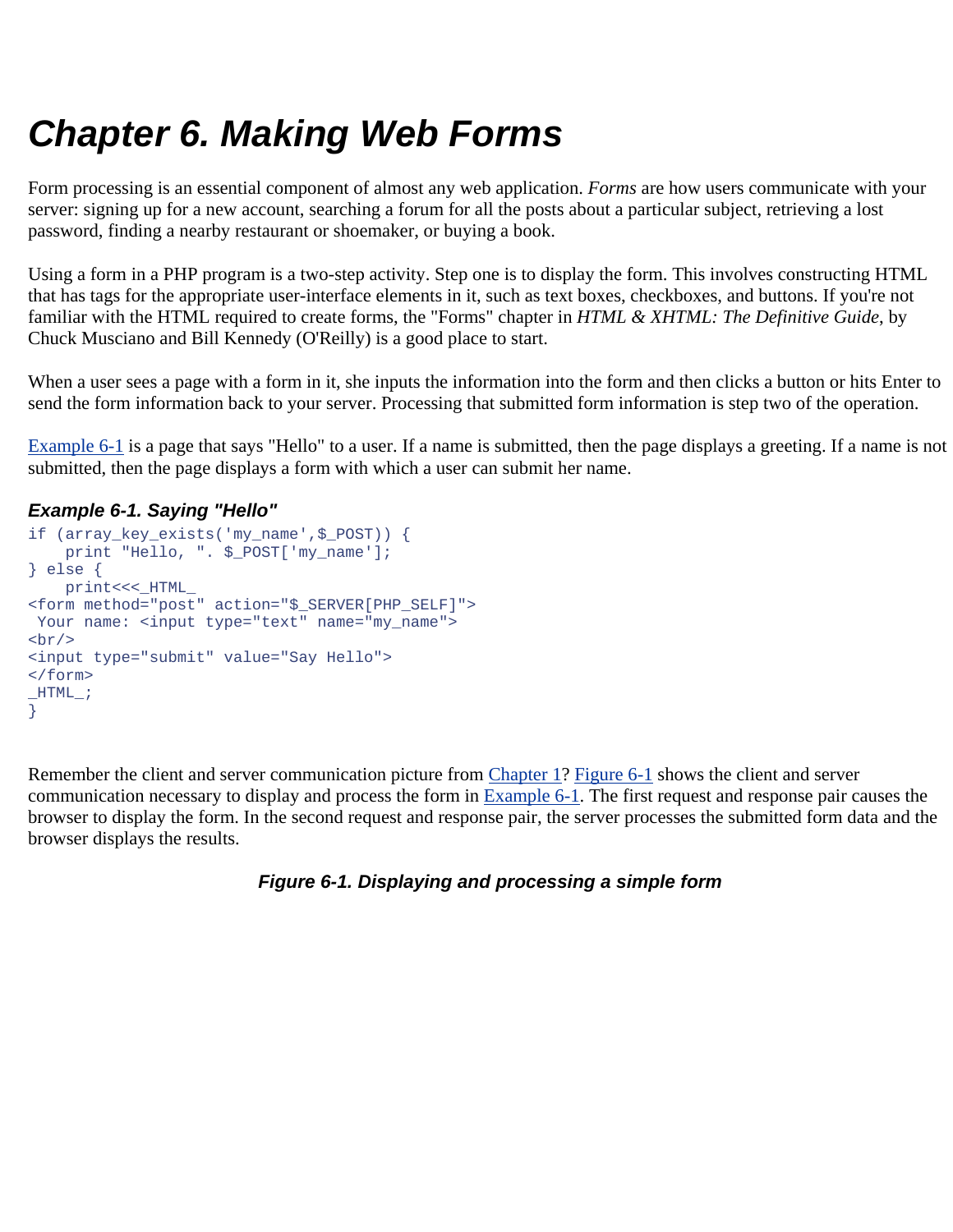

Hello, Susannah



The response to the first request is some HTML for a form. Figure 6-2 shows what the browser displays when it receives that response.

Hello, Susannah.

# *Figure 6-2. A simple form*

|            | W Mozilla |  |           |
|------------|-----------|--|-----------|
|            |           |  |           |
| Your name: |           |  | Say Hello |

The response to the second request is the result of processing the submitted form data. Figure 6-3 shows the output when the form is submitted with Susannah typed in the text box.

# *Figure 6-3. The form, submitted*

| W Mozilla       |  |  |  |  |
|-----------------|--|--|--|--|
|                 |  |  |  |  |
| Hello, Susannah |  |  |  |  |
|                 |  |  |  |  |
|                 |  |  |  |  |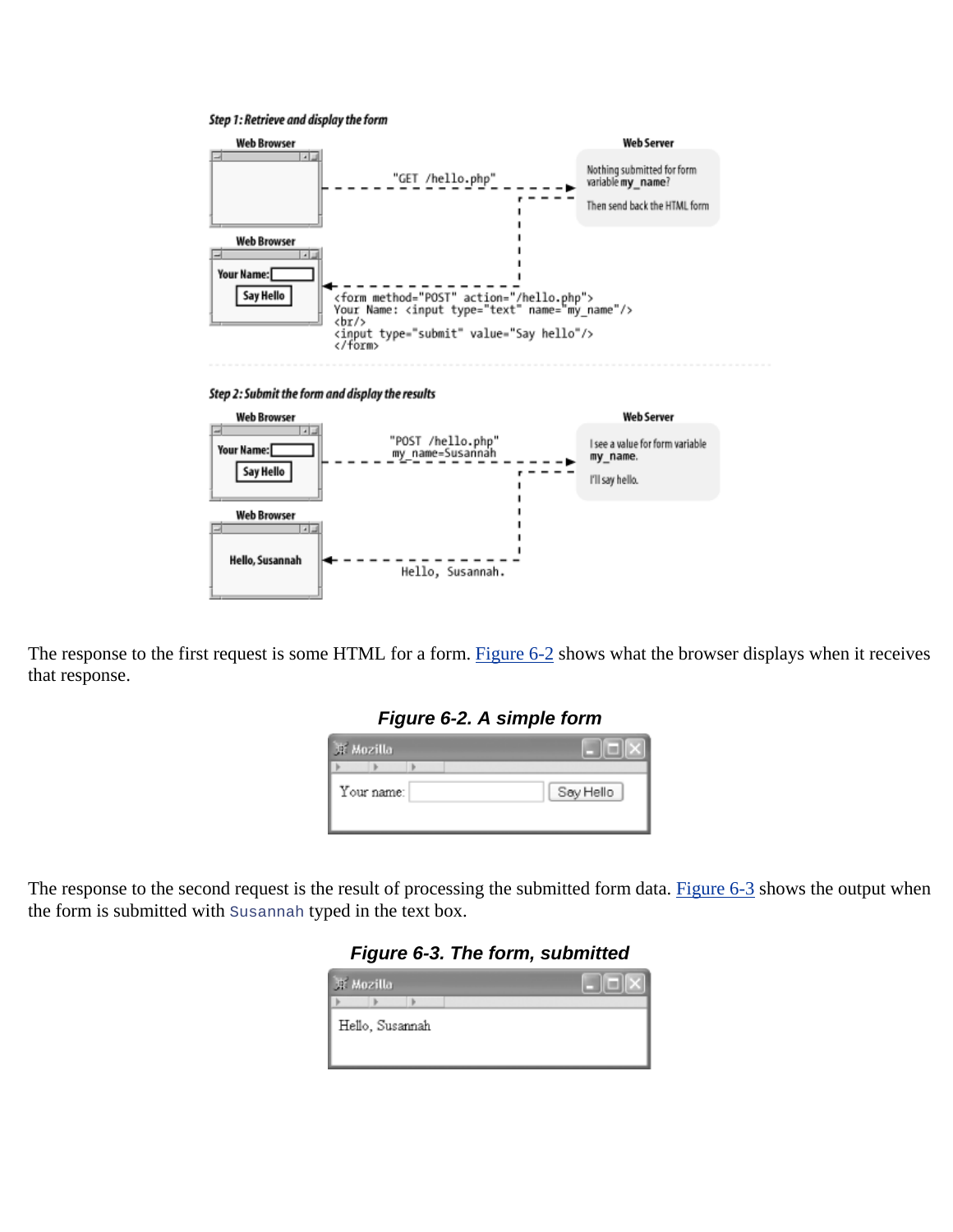The pattern in **Example 6-1** of "if form data has been submitted, process it; otherwise, print out a form" is common in PHP programs. When you're building a basic form, putting the code to display the form and the code to process the form in the same page makes it easier to keep the form and its associated logic in sync.

The form submission is sent back to the same URL that was used to request the form in the first place. This is because of the special variable that is the value of the action attribute in the  $\epsilon$  form> tag: \$\_SERVER[PHP\_SELF]. The \$\_SERVER autoglobal array holds a variety of information about your server and the current request the PHP interpreter is processing. The PHP\_SELF element of  $\zeta$ \_SERVER holds the pathname part of the current request's URL. For example, if a PHP script is accessed at *http://www.example.com/store/catalog.php*, \$ SERVER['PHP SELF'] is /store/catalog.php<sup>[1]</sup> in that page.

<sup>[1]</sup> As discussed in Example 4-18, the array element  $\frac{s}{s}$  SERVER ['PHP\_SELF'] goes in the here document without quotes around the key for its value to be interpolated properly.

The  $\frac{1}{2}$  post array is an auto-global variable that holds submitted form data. The keys in  $\frac{1}{2}$  post are the form element names, and the corresponding values in  $\zeta_{POST}$  are the values of the form elements. Typing your name into the text box in Example 6-1 and clicking the submit button makes the value of  $\zeta$ -post['my\_name'] whatever you typed into the text box because the name attribute of the text box is  $mv$  name.

So, testing whether there is a key called my\_name in the \$\_POST array tests to see whether a form parameter called my\_name has been submitted. Even if the my\_name text box has been left blank, array\_key\_exists() returns true and the greeting is printed.

The structure of **Example 6-1** is the kernel of the form processing material in this chapter. However, it has a flaw: printing unmodified external input—as print "Hello,". \$ POST['my\_name']; does with the value of the my\_name form parameter—is dangerous. Data that comes from outside of your program, such as a submitted form parameter, can contain embedded HTML or JavaScript. Section 6.4.6, later in this chapter, explains how to make your program safer by cleaning up external input.

The rest of this chapter provides details about the various aspects of form handling. Section 6.2 dives into the specifics of handling different kinds of form input, such as form parameters that can submit multiple values. Section 6.3 lays out a flexible, function-based structure for working with forms that simplifies some form maintenance tasks. This function-based structure also lets you check the submitted form data to make sure it doesn't contain anything unexpected. Section 6.4 explains the different ways you can check submitted form data. Section 6.5 demonstrates how to supply default values for form elements and preserve user-entered values when you redisplay a form. Finally, Section 6.6 shows a complete form that incorporates everything in the chapter: function-based organization, validation and display of error messages, defaults and preserving user input, and processing submitted data.

# **6.1 Useful Server Variables**

Aside from PHP\_SELF, the \$\_SERVER auto-global array contains a number of useful elements that provide information on the web server and the current request. Table Table 6-1 lists some of them.

|                |                | Table 6-1. Entries in \$ SERVER |
|----------------|----------------|---------------------------------|
| <b>Element</b> | <b>Example</b> | <b>Description</b>              |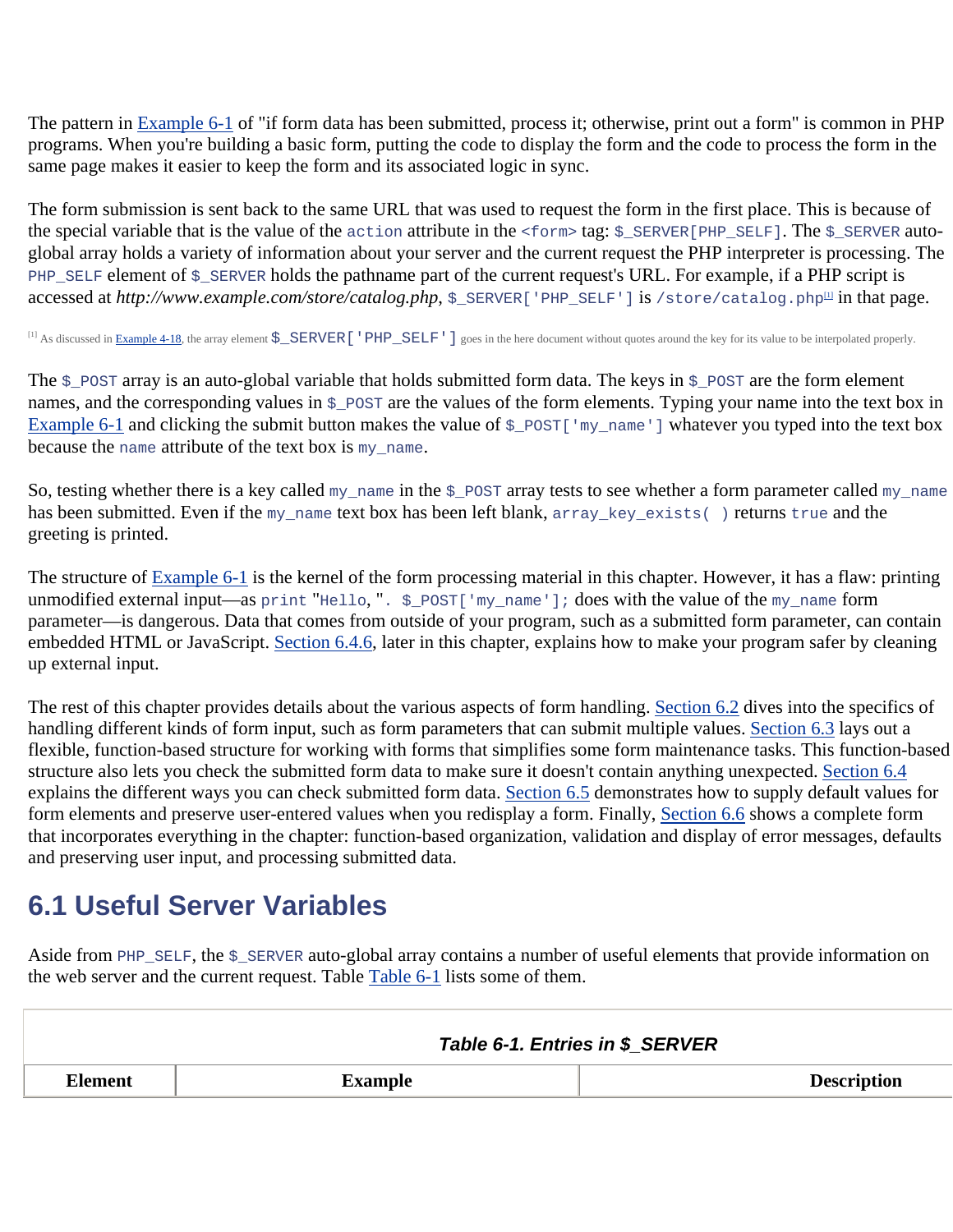|                             |                                                       | Table 6-1. Entries in \$_SERVER                                                                                                                                                                                                                       |  |
|-----------------------------|-------------------------------------------------------|-------------------------------------------------------------------------------------------------------------------------------------------------------------------------------------------------------------------------------------------------------|--|
| <b>Element</b>              | <b>Example</b>                                        | <b>Description</b>                                                                                                                                                                                                                                    |  |
| QUERY_STRING                | category=kitchen&price=5                              | The part of the URL after the question mark when<br>live. The example query string shown is for the U<br>http://www.example.com/catalog/store.php?categ                                                                                               |  |
| PATH_INFO                   | /browse                                               | Extra path information tacked onto the end of the<br>This is a way to pass information to a script with<br>string. The example PATH_INFO shown is for the<br>http://www.example.com/catalog/store.php/brow.                                           |  |
| SERVER_NAME                 | www.example.com                                       | The name of the web site on which the PHP inter<br>web server hosts many different virtual domains,<br>particular virtual domain that is being accessed.                                                                                              |  |
| DOCUMENT_ROOT               | /usr/local/htdocs                                     | The directory on the web server computer that ho<br>available on the web site. If the document root is<br>the web site http://www.example.com, then a requ<br>http://www.example.com/catalog/store.php corres<br>/usr/local/htdocs/catalog/store.php. |  |
| REMOTE_ADDR                 | 175.56.28.3                                           | The IP address of the user making the request to                                                                                                                                                                                                      |  |
| REMOTE_HOST                 | pool0560.cvx.dialup.verizon.net                       | If your web server is configured to translate user<br>hostnames, this is the hostname of the user makin<br>web server. Because this address-to-name transla<br>expensive (in terms of computational time), most<br>it.                                |  |
| HTTP_REFERER <sup>[2]</sup> | http://directory.google.com/Top/Shopping/Clothing/    | If someone clicked on a link to reach the current<br>contains the URL of the page that contained the l<br>faked, so don't use it as your sole criteria for givin<br>web pages. It can, however, be useful for finding<br>you.                         |  |
| HTTP_USER_AGENT             | Mozilla/4.0 (compatible; MSIE 6.0; Windows<br>NT 5.1) | The web browser that retrieved the page. The exa<br>signature of Internet Explorer 6.0 running on Wir<br>HTTP_REFERER, this value can be faked, but is use                                                                                            |  |

<sup>[2]</sup> The correct spelling is HTTP\_REFERRER. But it was misspelled in an early Internet specification document, so you frequently see the three-R version when web programming.

# **6.2 Accessing Form Parameters**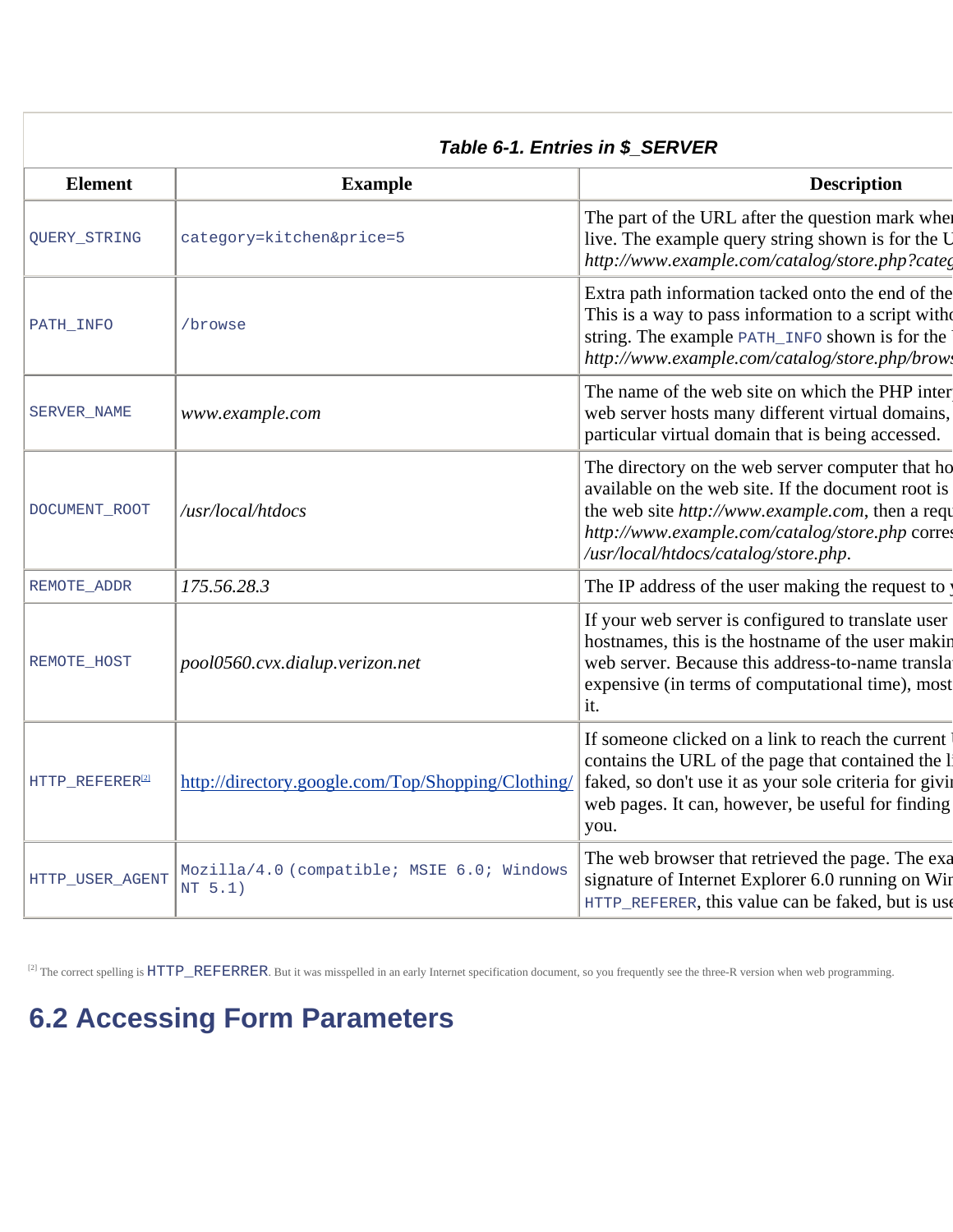At the beginning of every request, the PHP interpreter sets up some auto-global arrays that contain the values of any parameters submitted in a form or passed in the URL. URL and form parameters from GET method forms are put into \$\_GET. Form parameters from POST method forms are put into \$\_POST.

The URL *http://www.example.com/catalog.php?product\_id=21&category=fryingpan* puts two values into  $\epsilon$ \_GET: \$\_GET['product\_id'] is set to 21 and \$\_GET['category'] is set to fryingpan. Submitting the form in Example 6-2 causes the same values to be put into \$\_POST, assuming 21 is entered in the text box and Frying Pan is selected from the menu.

### *Example 6-2. A two-element form*

```
<form method="POST" action="catalog.php"> 
<input type="text" name="product_id"> 
<select name="category"> 
<option value="ovenmitt">Pot Holder</option> 
<option value="fryingpan">Frying Pan</option> 
<option value="torch">Kitchen Torch</option> 
</select> 
<input type="submit" name="submit"> 
</form>
```
Example 6-3 incorporates the form in Example 6-2 into a complete PHP program that prints the appropriate values from \$ POST after displaying the form. Because the action attribute of the <form> tag in Example 6-3 is catalog.php, you need to save the program in a file called catalog.php on your web server. If you save it in a file with a different name, adjust the action attribute accordingly.

#### *Example 6-3. Printing submitted form parameters*

```
<form method="POST" action="catalog.php"> 
<input type="text" name="product_id"> 
<select name="category"> 
<option value="ovenmitt">Pot Holder</option> 
<option value="fryingpan">Frying Pan</option> 
<option value="torch">Kitchen Torch</option> 
</select> 
<input type="submit" name="submit"> 
</form> 
Here are the submitted values: 
product_id: <?php print $_POST['product_id']; ?> 
\braket{br}category: <?php print $_POST['category']; ?>
```
A form element that can have multiple values needs to have a name that ends in [ ]. This tells the PHP interpreter to treat the multiple values as array elements. The <select> menu in Example 6-4 has its submitted values put into \$\_POST['lunch'].

#### *Example 6-4. Multiple-valued form elements*

```
<form method="POST" action="eat.php"> 
<select name="lunch[ ]" multiple>
```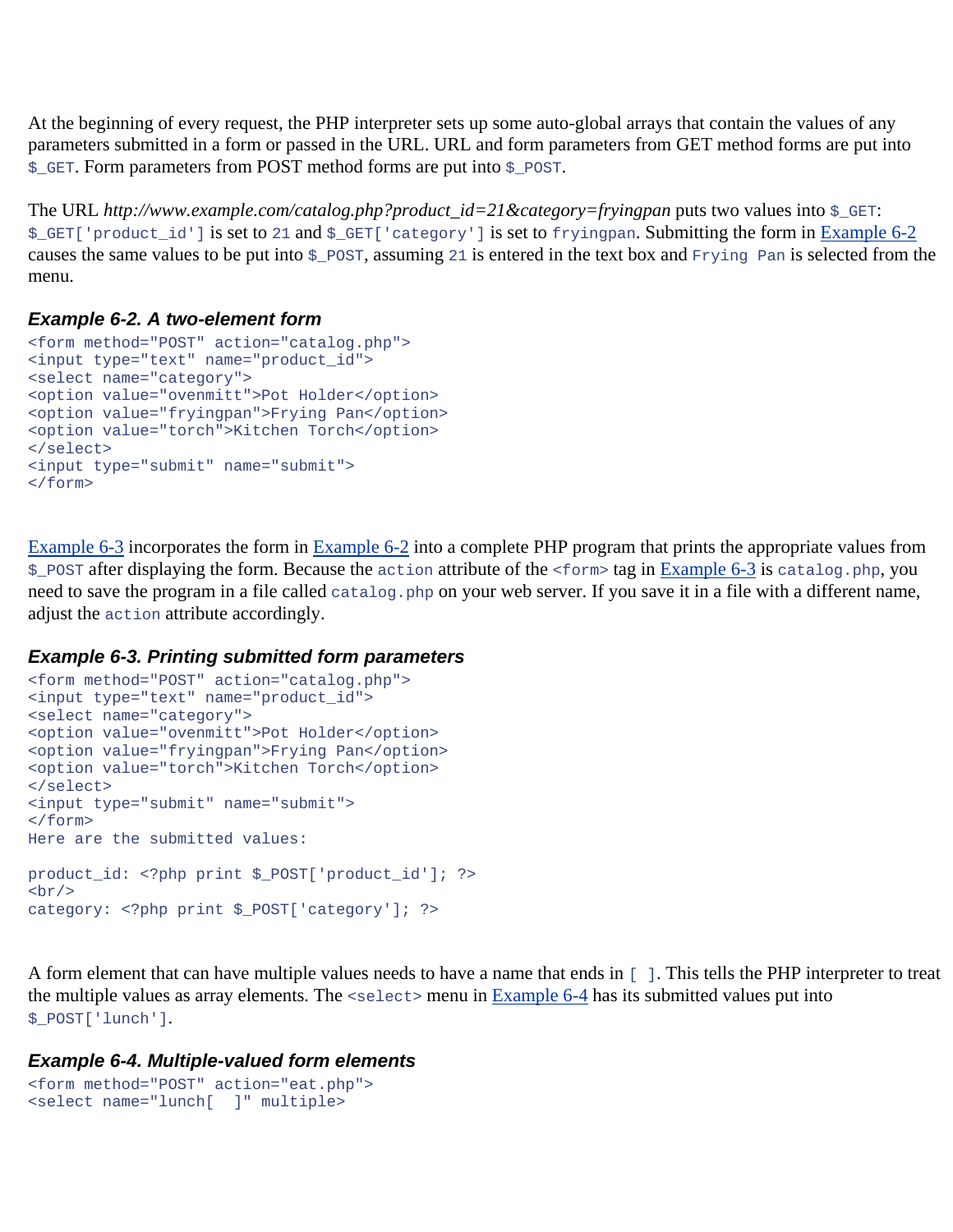```
<option value="pork">BBQ Pork Bun</option> 
<option value="chicken">Chicken Bun</option> 
<option value="lotus">Lotus Seed Bun</option> 
<option value="bean">Bean Paste Bun</option> 
<option value="nest">Bird-Nest Bun</option> 
</select> 
<input type="submit" name="submit"> 
</form>
```
If the form in Example 6-4 is submitted with Chicken Bun and Bird-Nest Bun selected, then \$\_POST['lunch'] becomes a two-element array, with element values chicken and nest. Access these values using the regular multidimensional array syntax. Example 6-5 incorporates the form from Example 6-4 into a complete program that prints out each value selected in the menu. (The same rule applies here to the filename and the action attribute. Save the code in Example 6-5 in a file called *eat.php* or adjust the  $\alpha$  action attribute of the  $\alpha$  form tag to the correct filename.)

#### *Example 6-5. Accessing multiple submitted values*

```
<form method="POST" action="eat.php"> 
<select name="lunch[ ]" multiple> 
<option value="pork">BBQ Pork Bun</option> 
<option value="chicken">Chicken Bun</option> 
<option value="lotus">Lotus Seed Bun</option> 
<option value="bean">Bean Paste Bun</option> 
<option value="nest">Bird-Nest Bun</option> 
</select> 
<input type="submit" name="submit"> 
</form> 
Selected buns: 
\braket{br}<?php 
foreach ($_POST['lunch'] as $choice) { 
    print "You want a $choice bun. <br/> <br/>br/>";
} 
?>
```
With Chicken Bun and Bird-Nest Bun selected in the menu, Example 6-5 prints (after the form):

```
Selected buns: 
You want a chicken bun. 
You want a nest bun.
```
You can think of a form element named lunch [ ] as translating into the following PHP code when the form is submitted (assuming the submitted values for the form element are chicken and nest):

```
$_POST['lunch'][ ] = 'chicken'; 
$POST['lunch'][ ] = 'nest';
```
As you saw in  $Example 4-5$ , this syntax adds an element to the end of an array.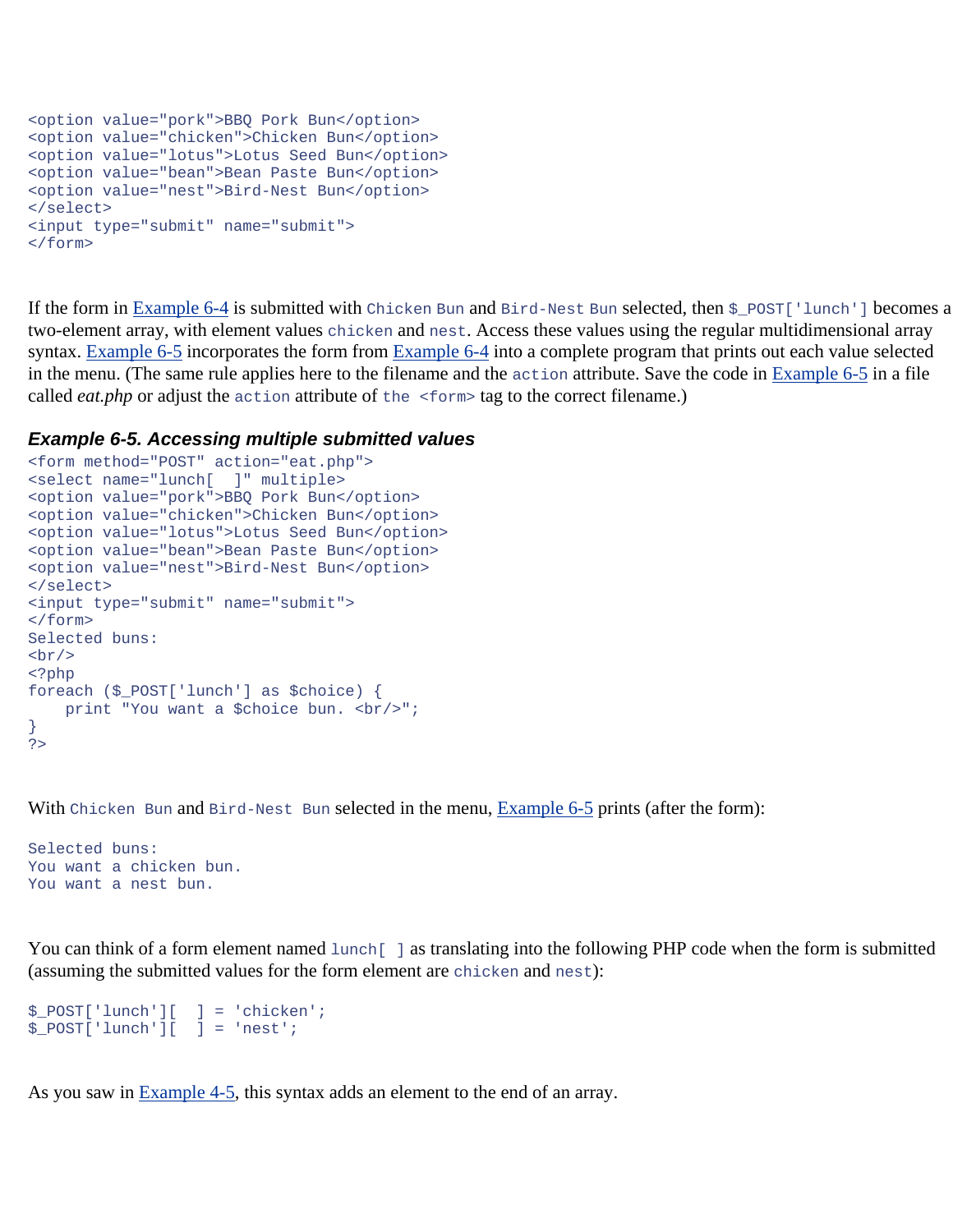# **6.3 Form Processing with Functions**

The basic form in Example 6-1 can be made more flexible by putting the display code and the processing code in separate functions. Example 6-6 is a version of Example 6-1 with functions.

## *Example 6-6. Saying "Hello" with functions*

```
// Logic to do the right thing based on 
// the submitted form parameters 
if (array_key_exists('my_name',$_POST) { 
    process form( );
} else { 
    show form( );
} 
// Do something when the form is submitted 
function process form( ) {
     print "Hello, ". $_POST['my_name']; 
} 
// Display the form 
function show_form( ) { 
    print<<<_HTML_ 
<form method="POST" action="$_SERVER[PHP_SELF]"> 
Your name: <input type="text" name="my_name">
\braket{br}<input type="submit" value="Say Hello"> 
</form> 
HTML_i}
```
To change the form or what happens when it's submitted, change the body of process\_form( ) or show\_form( ). These functions make the code a little cleaner, but the logic at the top still depends on some form-specific information: the my\_name parameter. We can solve that problem by using a hidden parameter in the form as the test for submission. If the hidden parameter is in  $\epsilon_{\text{POST}}$ , then we process the form. Otherwise, we display it. In Example 6-7, this strategy is shown using a hidden parameter named submit check.

## *Example 6-7. Using a hidden parameter to indicate form submission*

```
// Logic to do the right thing based on 
// the hidden _submit_check parameter 
if ($_POST['_submit_check']) { 
    process_form( ); 
} else { 
     show_form( ); 
} 
// Do something when the form is submitted 
function process form( ) {
    print "Hello, ". $ POST['my name'];
} 
// Display the form
```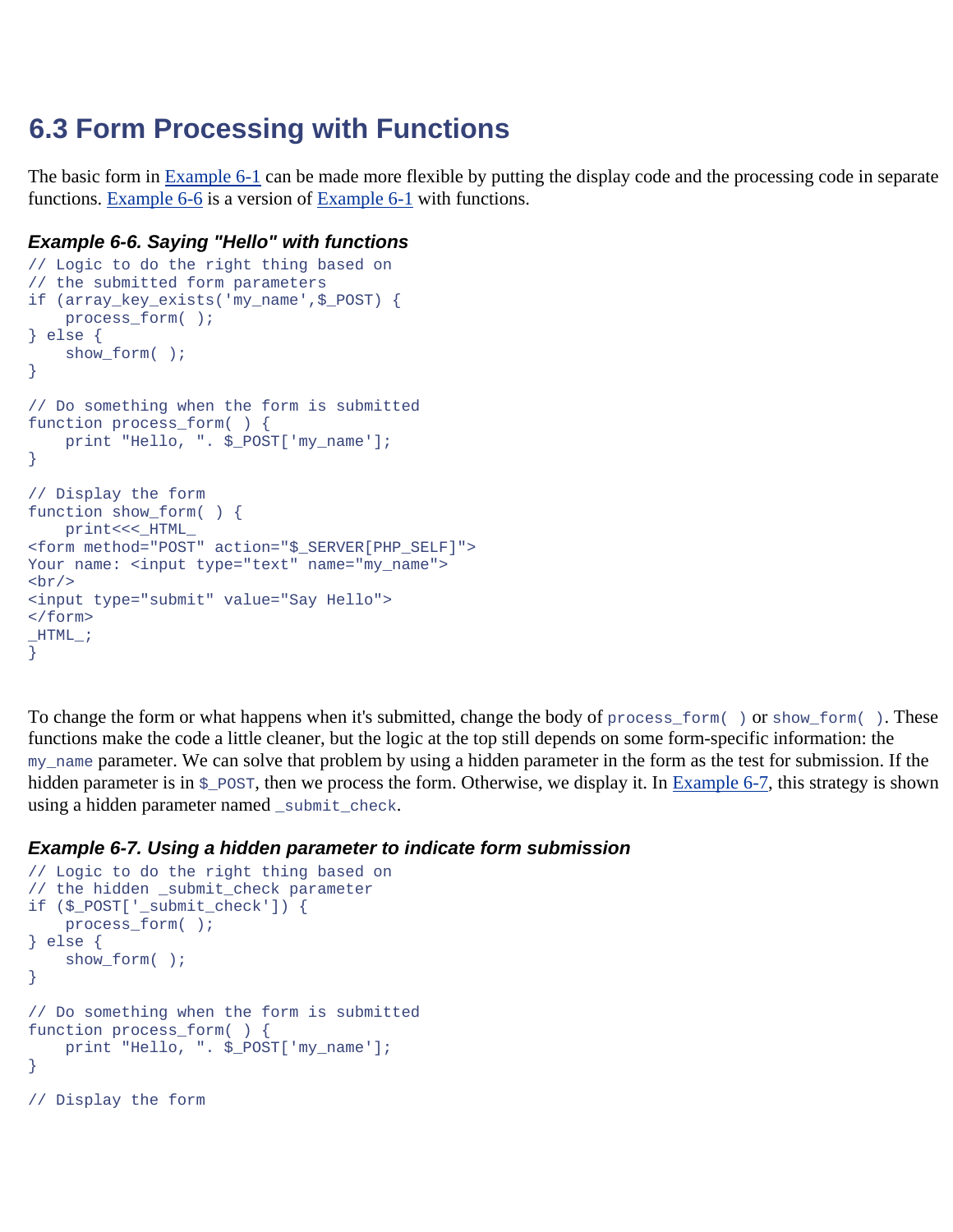```
function show_form( ) { 
     print<<<_HTML_ 
<form method="POST" action="$_SERVER[PHP_SELF]"> 
Your name: <input type="text" name="my_name">
\braket{\text{br}}<input type="submit" value="Say Hello"> 
<input type="hidden" name="_submit_check" value="1"> 
</form> 
_HTML_; 
}
```
It's OK in this example to take a shortcut and not use  $\arctan\log\exp\exp\exp(-\sin\theta t)$  in the if( ) statement at the top of the code. The  $\subseteq$ submit  $\subseteq$ check form parameter can only have one value: 1. You don't have to worry about it being present in  $\subseteq$ POST but having a value that evaluates to false.

In addition to making the main logic of the page independent of any changing form elements, using a hidden parameter as a submission test also ensures that the form is processed when a user clicks "Enter" in their browser to submit it instead of clicking the submit button. When a form is submitted with "Enter," some browsers don't send the name and value of the submit button as part of the submitted form data. A hidden parameter, however, is always included.

Breaking up the form processing and display into functions also makes it easy to add a data validation stage. Data validation, covered in detail in Section 6.4, is an essential part of any web application that accepts input from a form. Data should be validated after a form is submitted, but before it is processed. Example 6-8 adds a validation function to Example 6-7.

## *Example 6-8. Validating form data*

```
// Logic to do the right thing based on 
// the hidden _submit_check parameter 
if ($_POST['_submit_check']) { 
    if (validate form( )) \{process form( );
     } else { 
       show form( );
     } 
} else { 
     show_form( ); 
} 
// Do something when the form is submitted 
function process_form( ) { 
     print "Hello, ". $_POST['my_name']; 
} 
// Display the form 
function show form( ) {
    print<<<_HTML_ 
<form method="POST" action="$_SERVER[PHP_SELF]"> 
Your name: <input type="text" name="my_name">
\text{chr}/\text{F}<input type="submit" value="Say Hello"> 
<input type="hidden" name="_submit_check" value="1"> 
</form>
```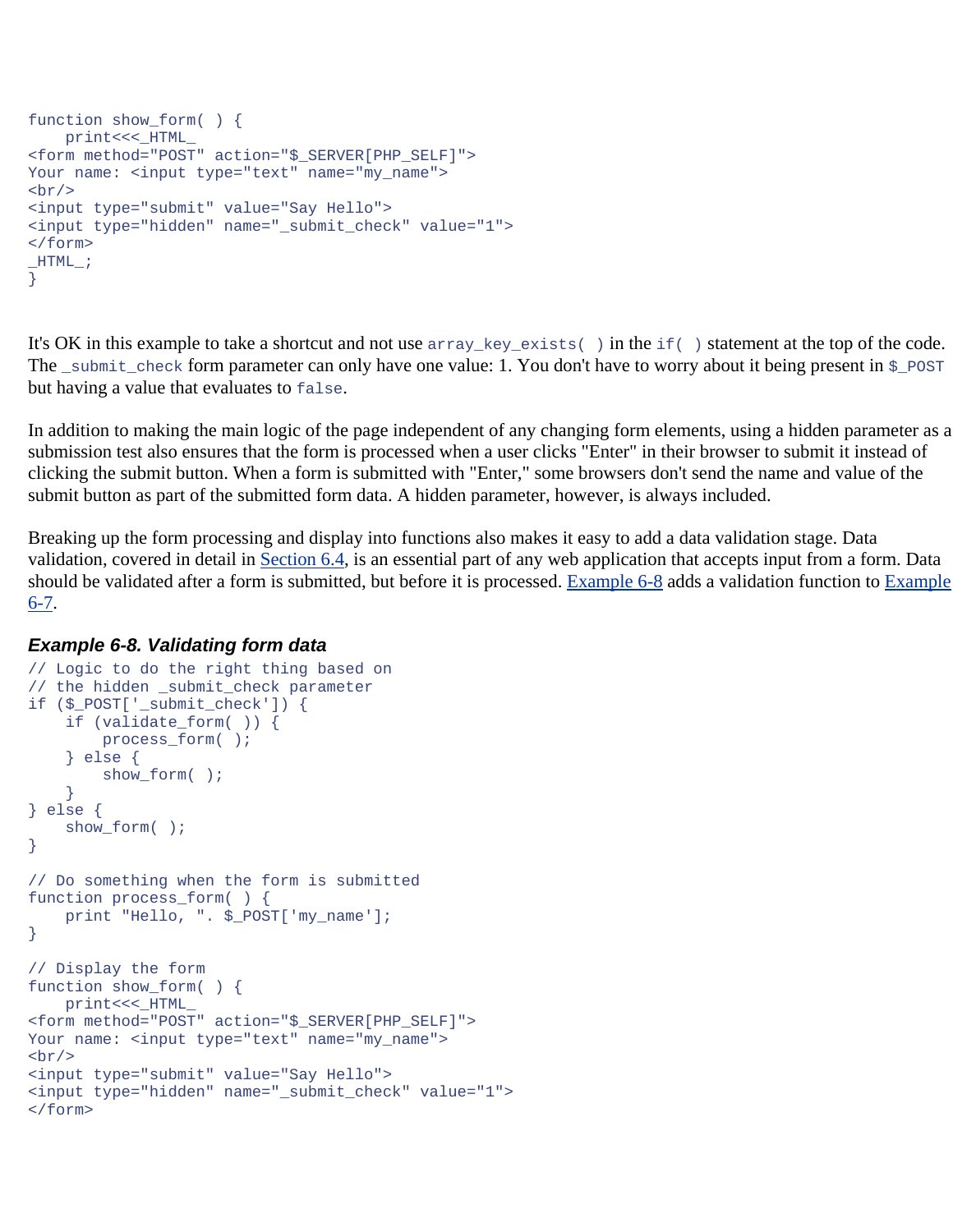```
_HTML_; 
} 
// Check the form data 
function validate_form( ) { 
    // Is my name at least 3 characters long?
    if (strlen(\xi_POST['my_name']) < 3) {
        return false; 
     } else { 
         return true; 
 } 
}
```
The validate\_form() function in Example 6-8 returns false if  $\zeta$ \_POST['my\_name'] is less than three characters long, and returns true otherwise. At the top of the page, validate\_form() is called when the form is submitted. If it returns true, then process\_form( ) is called. Otherwise, show\_form( ) is called. This means that if you submit the form with a name that's at least three characters long, such as Bob or Bartholomew, the same thing happens as in previous examples: a Hello, Bob (or Hello, Bartholomew) message is displayed. If you submit a short name such as BJ or leave the text box blank, then validate form( ) returns false and process form( ) is never called. Instead show form( ) is called and the form is redisplayed.

Example 6-8 doesn't tell you what's wrong if you enter a name that doesn't pass the test in validate\_form(). Ideally, when someone submits data that fails a validation test, you should explain the error when you redisplay the form and, if appropriate, redisplay the value he entered inside the appropriate form element. Section 6.4 shows you how to display error messages, and Section 6.5 explains how to safely redisplay user-entered values.

# **6.4 Validating Data**

Some of the validation strategies discussed in this section use *regular expressions*, which are powerful text-matching patterns, written in a language all their own. If you're not familiar with regular expressions, Appendix B provides a quick introduction.

> Data validation is one of the most important parts of a web application. Weird, wrong, and damaging data shows up where you least expect it. Users are careless, users are malicious, and users are fabulously more creative (often accidentally) than you may ever imagine when you are designing your application. Without a *Clockwork Orange*-style forced viewing of a filmstrip on the dangers of unvalidated data, I can't over-emphasize how crucial it is that you stringently validate any piece of data coming into your application from an external source. Some of these external sources are obvious: most of the input to your application is probably coming from a web form. But there are lots of other ways data can flow into your programs as well: databases that you share with other people or applications, web services and remote servers, even URLs and their parameters.

As mentioned earlier, Example 6-8 doesn't indicate what's wrong with the form if the check in validate\_form() fails. Example 6-9 alters validate\_form() and show\_form() to manipulate and print an array of possible error messages.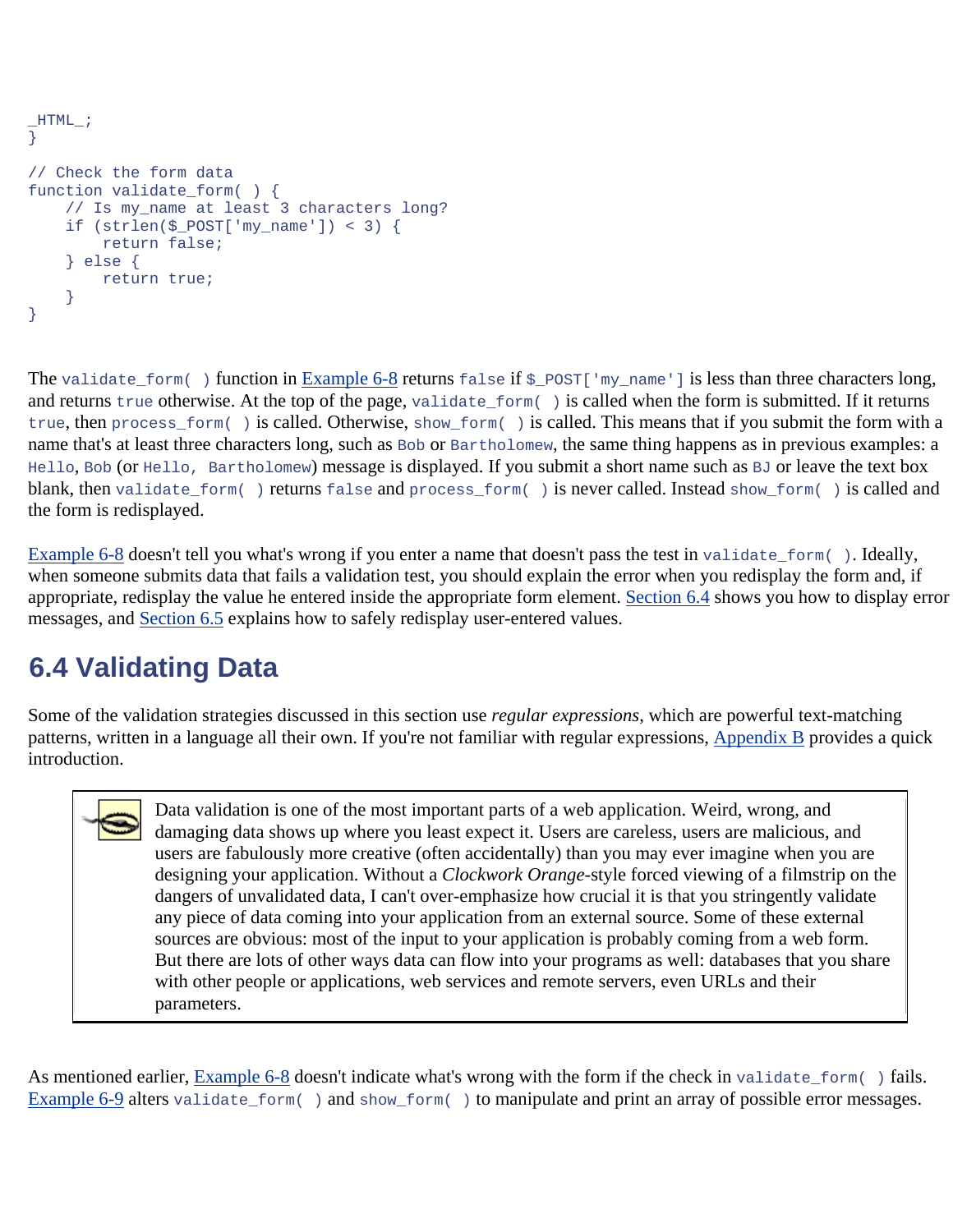#### *Example 6-9. Displaying error messages with the form*

```
// Logic to do the right thing based on 
// the hidden _submit_check parameter 
if ($_POST['_submit_check']) { 
     // If validate_form( ) returns errors, pass them to show_form( ) 
    if ($form errors = validate form( )) {
        show form($form errors);
     } else { 
         process_form( ); 
     } 
 } else { 
     show_form( ); 
} 
// Do something when the form is submitted 
function process_form( ) { 
     print "Hello, ". $_POST['my_name']; 
} 
// Display the form 
function show_form($errors = '') { 
     // If some errors were passed in, print them out 
     if ($errors) { 
        print 'Please correct these errors: <ul><li>';
        print implode('</li><li>', $errors);
         print '</li></ul>'; 
     } 
     print<<<_HTML_ 
<form method="POST" action="$_SERVER[PHP_SELF]"> 
Your name: <input type="text" name="my_name">
\braket{br}<input type="submit" value="Say Hello"> 
<input type="hidden" name="_submit_check" value="1"> 
</form> 
HTML;
} 
// Check the form data 
function validate_form( ) { 
     // Start with an empty array of error messages 
     $errors = array( ); 
     // Add an error message if the name is too short 
    if (strlen(\xi_POST['my_name']) < 3) {
         $errors[ ] = 'Your name must be at least 3 letters long.'; 
     } 
     // Return the (possibly empty) array of error messages 
     return $errors; 
}
```
The code in Example 6-9 takes advantage of the fact that an empty array evaluates to false. The line if ( $$form\_errors$ = validate\_form( )) decides whether to call show\_form( ) again and pass it the error array or to call process\_form(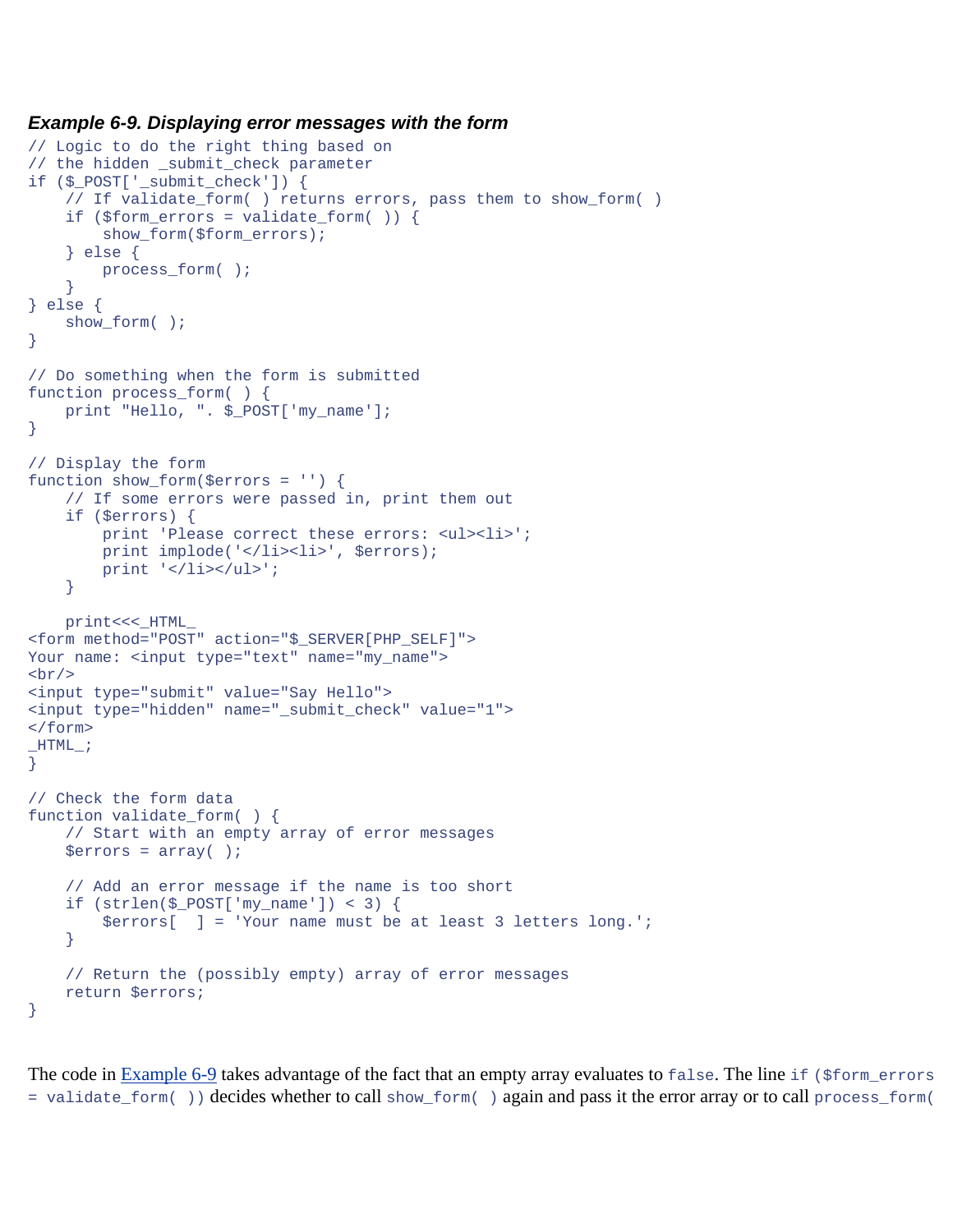). The array that validate\_form() returns is assigned to  $$form\_errors$ . The truth value of the if() test expression is the result of that assignment, which, as you saw in Chapter  $3$  in Section 3.1, is the value being assigned. So, the if() test expression is true if \$form\_errors has some elements in it, and false if \$form\_errors is empty. If validate\_form( ) encounters no errors, then the array it returns is empty.

It is a good idea to do validation checks on all of the form elements in one pass, instead of redisplaying the form immediately when you find a single element that isn't valid. A user should find out all of his errors when he submits a form instead of having to submit a form over and over again, with a new error message revealed on each submission. The validate\_form() function in Example 6-9 does this by adding an element to  $\frac{1}{2}$  for each problem with a form element. Then, show  $form( )$  prints out a list of the error messages.

The validation methods shown here all go inside the validate\_form() function. If a form element doesn't pass the test, then a message is added to the  $\frac{1}{2}$  serrors array.

# **6.4.1 Required Elements**

To make sure something has been entered into a required element, check the element's length with strlen( ), as in Example 6-10.

# *Example 6-10. Verifying a required element*

```
if (strlen(\$ POST['email']) = = 0) {
   $errors[ ] = "You must enter an email address."; 
}
```
It is important to use  $strlen( )$  when checking a required element instead of testing the value itself in an if() statement. A test such as if (!  $\frac{1}{2}$ POST['quantity']) treats a value that evaluates to false as an error. Using strlen( ) lets users enter a value such as 0 into a required element.

# **6.4.2 Numeric or String Elements**

To ensure that a submitted value is an integer or floating-point number, use the conversion functions intval( ) and floatval( ). They give you the number (integer or floating point) inside a string, discarding any extraneous text or alternative number formats.

To use these functions for form validation, compare a submitted form value with what you get when you pass the submitted form value through intval() or floatval() and then through strval(). The strval() function converts the cleaned-up number back into a string so that the comparison with the element of  $\zeta_{\text{POST}}$  works properly. If the submitted string and the cleaned-up string don't match, then there is some funny business in the submitted value and you should reject it. Example 6-11 shows how to check whether a submitted form element is an integer.

# *Example 6-11. Checking for an integer*

```
if ($_POST['age'] != strval(intval($_POST['age'])) { 
     $errors[ ] = 'Please enter a valid age.'; 
}
```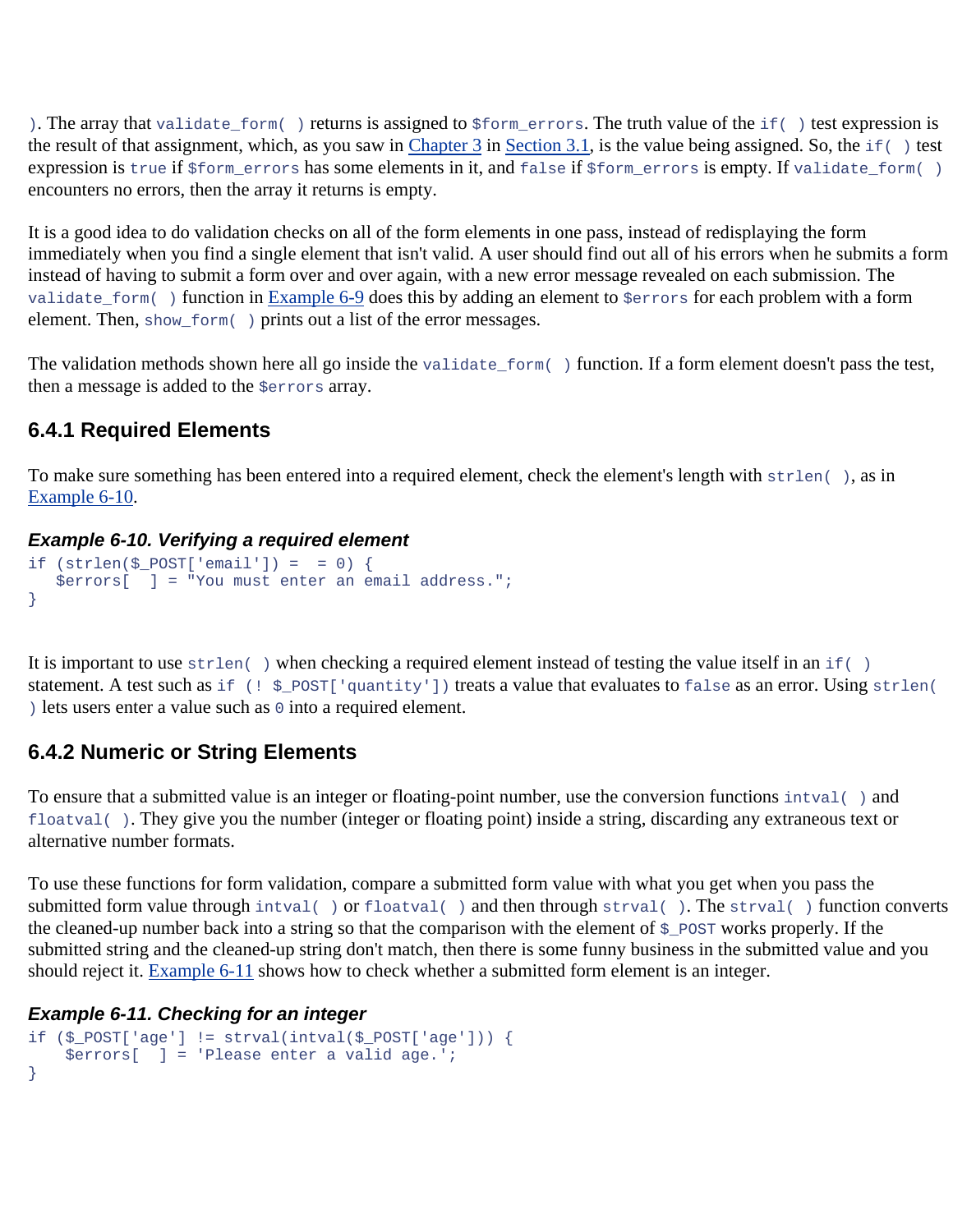If  $s_Posr[$  'age'] is an integer such as 59, 0, or -32, then intval( $s_Posr[$  'age']) returns, respectively, 59, 0, or -32. The two values match and nothing is added to  $\frac{1}{2}$  errors. But if  $\frac{1}{2}$  post ['age'] is 52-pickup, then intval(\$\_POST['age']) is 52. These two values aren't equal, so the if( ) test expression succeeds and a message is added to \$errors. If \$\_POST['age'] contains no numerals at all, then intval(\$\_POST['age']) returns 0. For example, if old is submitted for  $\zeta_P$ OST['age'], then intval( $\zeta_P$ OST['age']) returns 0.

Similarly, Example 6-12 shows how to use floatval() and strval() to check that a submitted value is a floating-point or decimal number.

#### *Example 6-12. Checking for a floating-point number*

```
if ($ POST['price'] != strval(floatval($ POST['price']))) {
     $errors[ ] = 'Please enter a valid price.'; 
}
```
The floatval() function works like intval(), but it understands a decimal point. In Example 6-12, if \$\_POST['price'] contains a valid floating-point number or integer (such as 59.2, 12, or -23.2), then floatval(\$\_POST['price']) is equal to \$\_POST['price'], and nothing is added to \$errors. But letters and other junk in \$\_POST['price'] trigger an error message.

When validating elements (particularly string elements), it is often helpful to remove leading and trailing whitespace with the  $\text{trim}(\cdot)$  function. You can combine this with the  $\text{strlen}(\cdot)$  test for required elements to disallow an entry of just space characters. The combination of  $\text{trim}(\cdot)$  and  $\text{strlen}(\cdot)$  is shown in Example 6-13.

## *Example 6-13. Combining trim( ) and strlen( )*

```
if (strlen(trim(\xi_POST['name']) ) = 0) $errors[ ] = "Your name is required."; 
}
```
If you want to use the whitespace-trimmed value subsequently in your program, alter the value in  $\zeta_{\text{POST}}$  and the test the altered value, as in Example 6-14.

#### *Example 6-14. Changing a value in \$\_POST*

```
$_POST['name'] = trim($_POST['name']); 
if (strlen(\xi_POST['name']) = = 0) {
     $errors[ ] = "Your name is required."; 
}
```
Because \$\_POST is auto-global, a change to one of its elements inside the validate\_form( ) function persists to other uses of  $\zeta$  post after the change in another function, such as process\_form().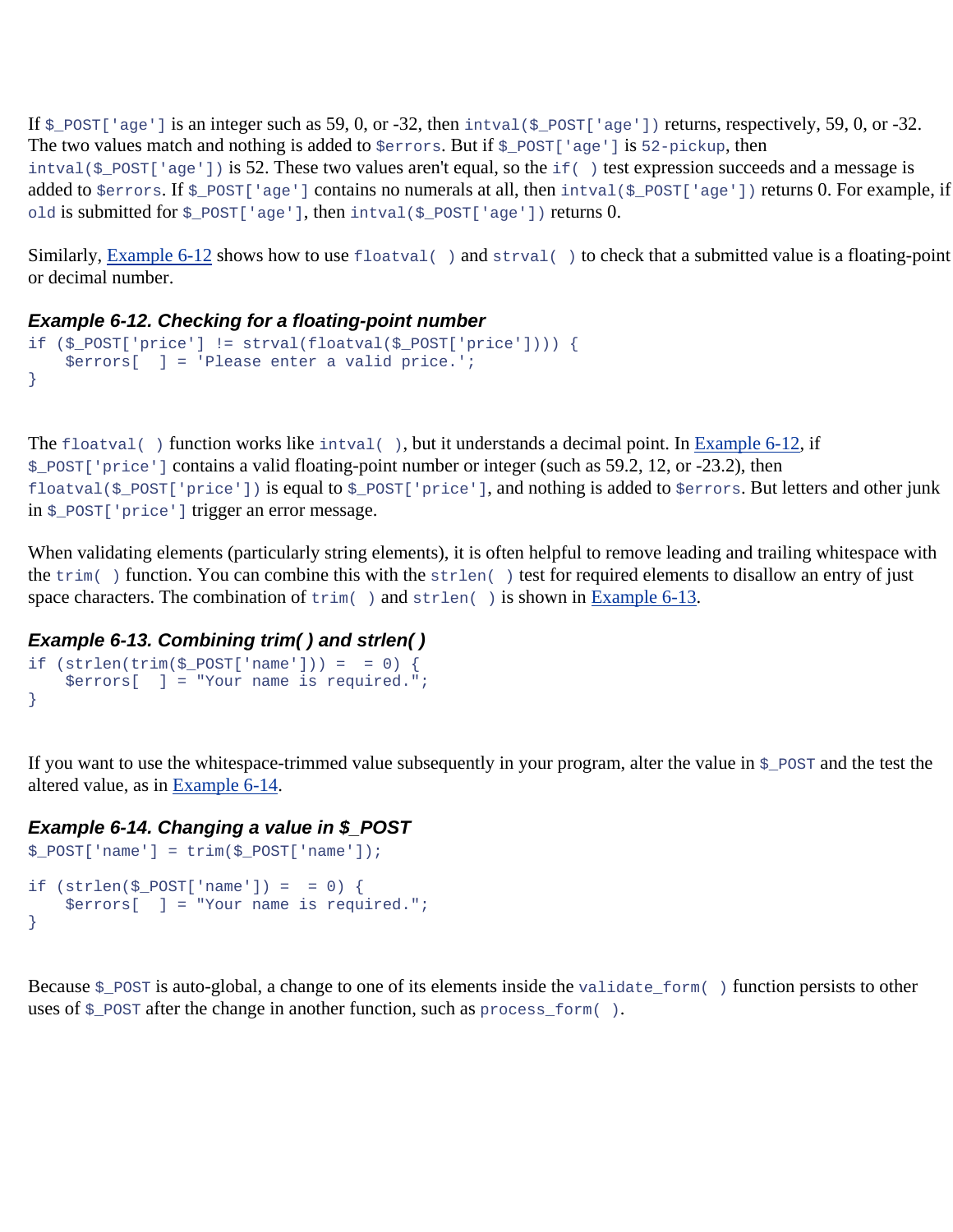# **6.4.3 Number Ranges**

To check whether a number falls within a certain range, first make sure the input is a number. Then, use an  $if( )$ statement to test the value of the input, as shown in Example 6-15.

### *Example 6-15. Checking for a number range*

```
if (\frac{1}{2}POST['aqe'] := strval(intval(\frac{1}{2}POST['aqe']))) {
     $errors[ ] = "Your age must be a number."; 
} elseif (($_POST['age'] < 18) || ($_POST['age'] > 65)) { 
    Serrors[ ] = "Your age must be at least 18 and no more than 65.";
}
```
To test a date range, convert the submitted date value into an epoch timestamp and then check that the timestamp is appropriate. (For more information on epoch timestamps and the strtotime( ) function used in Example 6-16, see Chapter 9.) Because epoch timestamps are integers, you don't have to do anything special when using a range that spans a month or year boundary. Example 6-16 checks to see whether a supplied date is less than six months old.

## *Example 6-16. Checking a date range*

```
// Get the epoch timestamp for 6 months ago 
$range start = strtotime('6 months ago');
// Get the epoch timestamp for right now 
$range end = time();
// 4-digit year is in $_POST['yr'] 
// 2-digit month is in $_POST['mo'] 
// 2-digit day is is $_POST['dy'] 
$submitted date = strtotime($ POST['yr'] . '-' .
                              $_POST['mo'] . '-' . 
                             $_POST['dy']); 
if (($range_start > $submitted_date) || ($range_end < $submitted_date)) { 
     $errors[ ] = 'Please choose a date less than six months old.'; 
}
```
# **6.4.4 Email Addresses**

Checking an email address is arguably the most common form validation task. There is, however, no perfect one-step way to make sure an email address is valid, since "valid" could mean different things depending on your goal. If you truly want to make sure that someone providing you an email address is giving you a working address, and that the person providing it controls that address, you need to do two things. First, when the email address is submitted, send a message containing a random string to that address. In the message, tell the user to submit the random string in a form on your site. Or, include a URL in the message that the user can just click on, which has the code embedded into it. If the code is submitted (or the URL is clicked on), then you know that the person who received the message and controls the email address submitted it to your site (or at least is aware of and approves of the submission).

If you don't want to go to all the trouble of verifying the email address with a separate message, there are still some syntax checks you can do in your form validation code to weed out mistyped addresses. The regular expression  $\wedge$ [ $\wedge$ @ $\wedge$ s]+@([-a-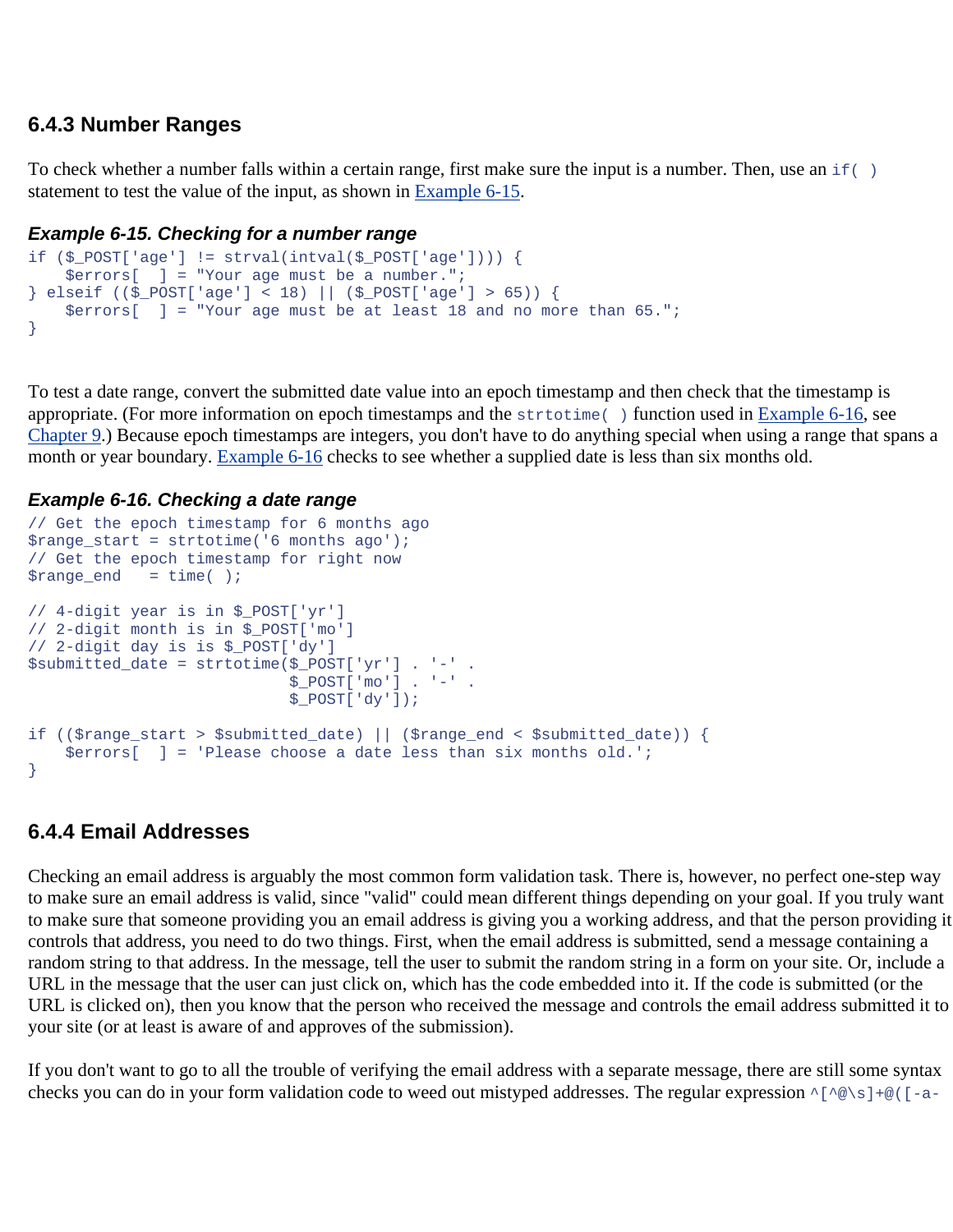$z_0$ -9]+\.)+[a-z]{2,}\$ matches most common email addresses and fails to match common mistypings of addresses. Use it with preg\_match( ) as shown in Example 6-17.

#### *Example 6-17. Checking the syntax of an email address*

```
if (! preg_match('/^[^@\s]+@([-a-z0-9]+\.)+[a-z]{2,}$/i',
                  $_POST['email'])) { 
     $errors[ ] = 'Please enter a valid e-mail address'; 
}
```
The one danger with this regular expression is that it doesn't allow any whitespace in the username part of the email address (before the @). An address such as "Marles Pickens"@sludge.example.com is valid according to the standard that defines Internet email addresses, but it won't pass this test because of the space character in it. Fortunately, addresses with embedded whitespace are rare enough that you shouldn't run into any problems with it.

# **6.4.5 <select> Menus**

When you use a  $\leq$  select menu in a form, you need to ensure that the submitted value for the menu element is one of the permitted choices in the menu. Although a user can't submit an off-menu value using a mainstream, well-behaved browser such as Mozilla or Internet Explorer, an attacker can construct a request containing any arbitrary value without using a browser.

To simplify display and validation of <select> menus, put the menu choices in an array. Then, iterate through that array to display the <select> menu inside the show\_form() function. Use the same array in validate\_form() to check the submitted value. Example  $6-18$  shows how to display a <select> menu with this technique.

#### *Example 6-18. Displaying a <select> menu*

```
$sweets = array('Sesame Seed Puff','Coconut Milk Gelatin Square', 
                   'Brown Sugar Cake','Sweet Rice and Meat'); 
// Display the form 
function show form( ) {
     print<<<_HTML_ 
<form method="post" action="$_SERVER[PHP_SELF]"> 
Your Order: <select name="order">
HTML;
foreach ($GLOBALS['sweets'] as $choice) { 
    print "<option>$choice</option>\n";
} 
print<<<_HTML_ 
</select> 
\braket{\text{br}}<input type="submit" value="Order"> 
<input type="hidden" name="_submit_check" value="1"> 
</form> 
_HTML_; 
}
```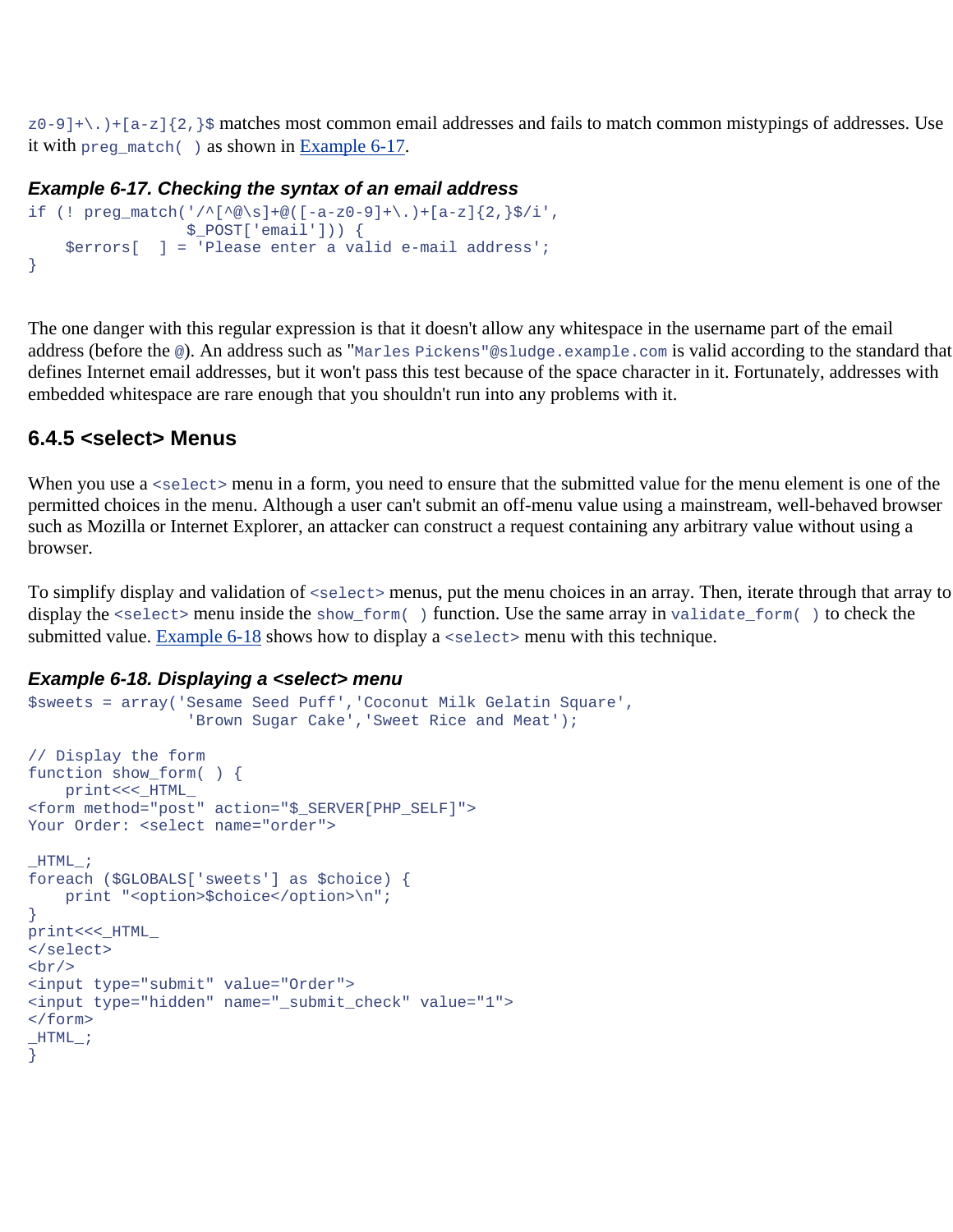The HTML that show\_form( $\cdot$ ) in Example 6-18 prints is:

```
<form method="post" action="order.php"> 
Your Order: <select name="order">
<option>Sesame Seed Puff</option> 
<option>Coconut Milk Gelatin Square</option> 
<option>Brown Sugar Cake</option> 
<option>Sweet Rice and Meat</option> 
</select> 
\braket{br}<input type="submit" value="Order"> 
<input type="hidden" name="_submit_check" value="1"> 
</form>
```
Inside validate\_form( ), use the array of <select> menu options like this:

```
if (! in_array($_POST['order'], $GLOBALS['sweets'])) { 
    $errors[ ] = 'Please choose a valid order.'; 
}
```
If you want a <select> menu with different displayed choices and option values, you need to use a more complicated array. Each array element key is a value attribute for one option. The corresponding array element value is the displayed choice for that option. In Example 6-19, the option values are puff, square, cake, and ricemeat. The displayed choices are Sesame Seed Puff, Coconut Milk Gelatin Square, Brown Sugar Cake, and Sweet Rice and Meat.

### *Example 6-19. A <select> menu with different choices and values*

```
$sweets = array('puff' => 'Sesame Seed Puff', 
                  'square' => 'Coconut Milk Gelatin Square', 
                  'cake' => 'Brown Sugar Cake', 
                  'ricemeat' => 'Sweet Rice and Meat'); 
// Display the form 
function show form( ) {
     print<<<_HTML_ 
<form method="post" action="$_SERVER[PHP_SELF]"> 
Your Order: <select name="order">
_HTML_i// $val is the option value, $choice is what's displayed 
foreach ($GLOBALS['sweets'] as $val => $choice) { 
    print "<option value=\"$val\">$choice</option>\n";
} 
print<<<_HTML_ 
</select> 
br/<input type="submit" value="Order"> 
<input type="hidden" name="_submit_check" value="1"> 
</form> 
HTML_i}
```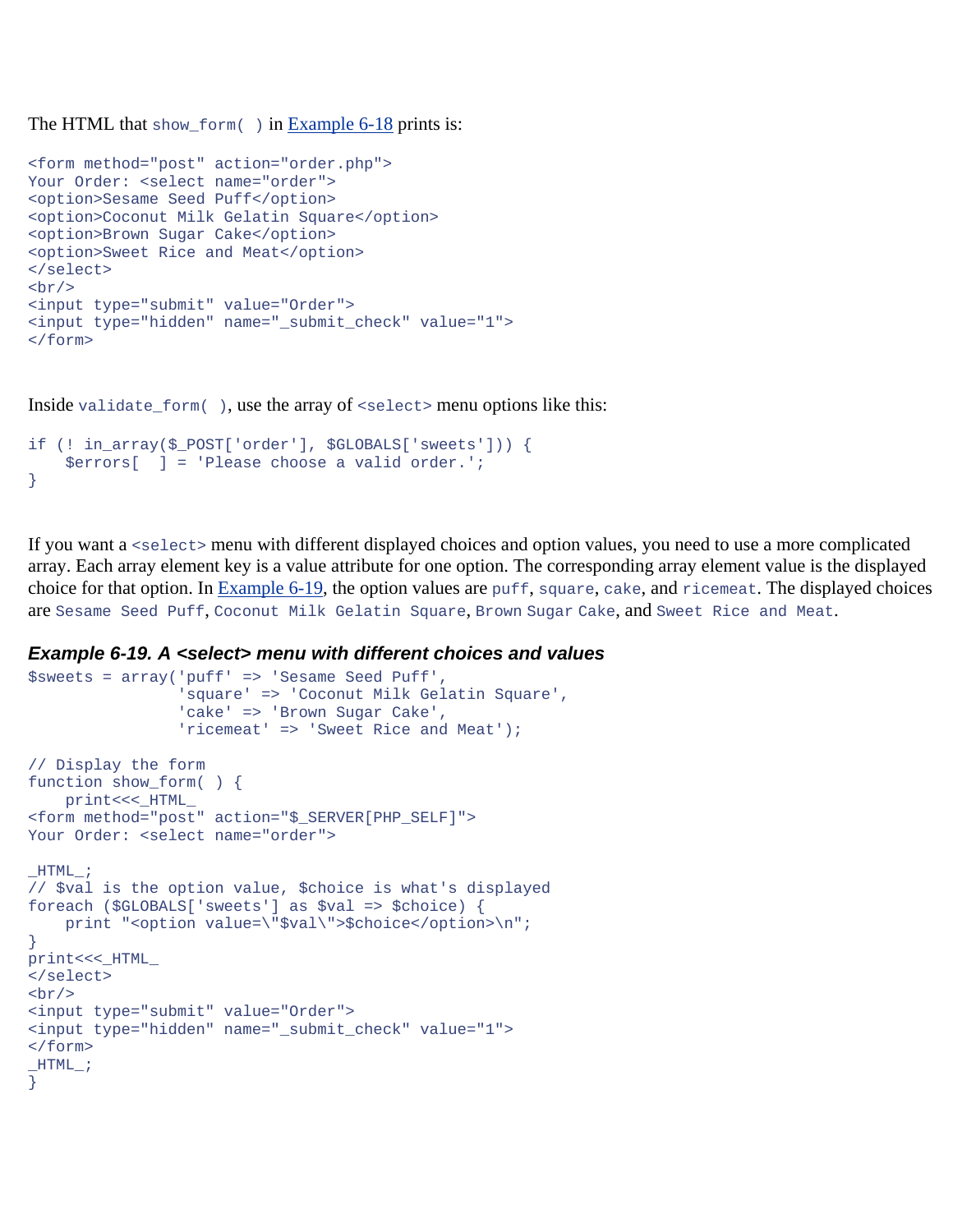The form displayed by  $Example 6-19$  is as follows:

```
<form method="post" action="order.php"> 
Your Order: <select name="order"> 
<option value="puff">Sesame Seed Puff</option> 
<option value="square">Coconut Milk Gelatin Square</option> 
<option value="cake">Brown Sugar Cake</option> 
<option value="ricemeat">Sweet Rice and Meat</option> 
</select> 
\braket{\text{br}}<input type="submit" value="Order"> 
<input type="hidden" name="_submit_check" value="1"> 
</form>
```
The submitted value for the <select> menu in Example 6-19 should be puff, square, cake, or ricemeat. Example 6-20 shows how to verify this in validate\_form().

# *Example 6-20. Checking a <select> menu submission value*

```
if (! array_key_exists($_POST['order'], $GLOBALS['sweets'])) { 
     $errors[ ] = 'Please choose a valid order.'; 
}
```
# **6.4.6 HTML and JavaScript**

Submitted form data that contains HTML or JavaScript can cause big problems. Consider a simple "guestbook" application that lets users submit comments on a web page and then displays a list of those comments. If users behave nicely and enter only comments containing plain text, the guestbook remains benign. One user submits Cool page! I like how you list the different ways to cook fish. When you come along to browse the guestbook, that's what you see.

The situation is more complicated when the guestbook submissions are not just plain text. If an enthusiastic user submits This page <b>rules!!!!</b> as a comment, and it is redisplayed verbatim by the guestbook application, then you see rules!!!! in bold when you browse the guestbook. Your web browser can't tell the difference between HTML tags that come from the guestbook application itself (perhaps laying out the comments in a table or a list) and HTML tags that happen to be embedded in the comments that the guestbook is printing.

Although seeing bold text instead of plain text is a minor annoyance, displaying unfiltered user input leaves the guestbook open to giving you a much larger headache. Instead of <b>>>>> tags, one user's submission could contain a malformed or unclosed tag (such as <a href=" with no ending " or >) that prevents your browser from displaying the page properly. Even worse, that submission could contain JavaScript code that, when executed by your web browser as you look at the guestbook, does nasty stuff such as send a copy of your cookies to a stranger's email box or surreptitiously redirect you to another web page.

The guestbook acts as a facilitator, letting a malicious user upload some HTML or JavaScript that is later run by an unwitting user's browser. This kind of problem is called a *cross-site scripting attack* because the poorly written guestbook allows code from one source (the malicious user) to masquerade as coming from another place (the guestbook site.)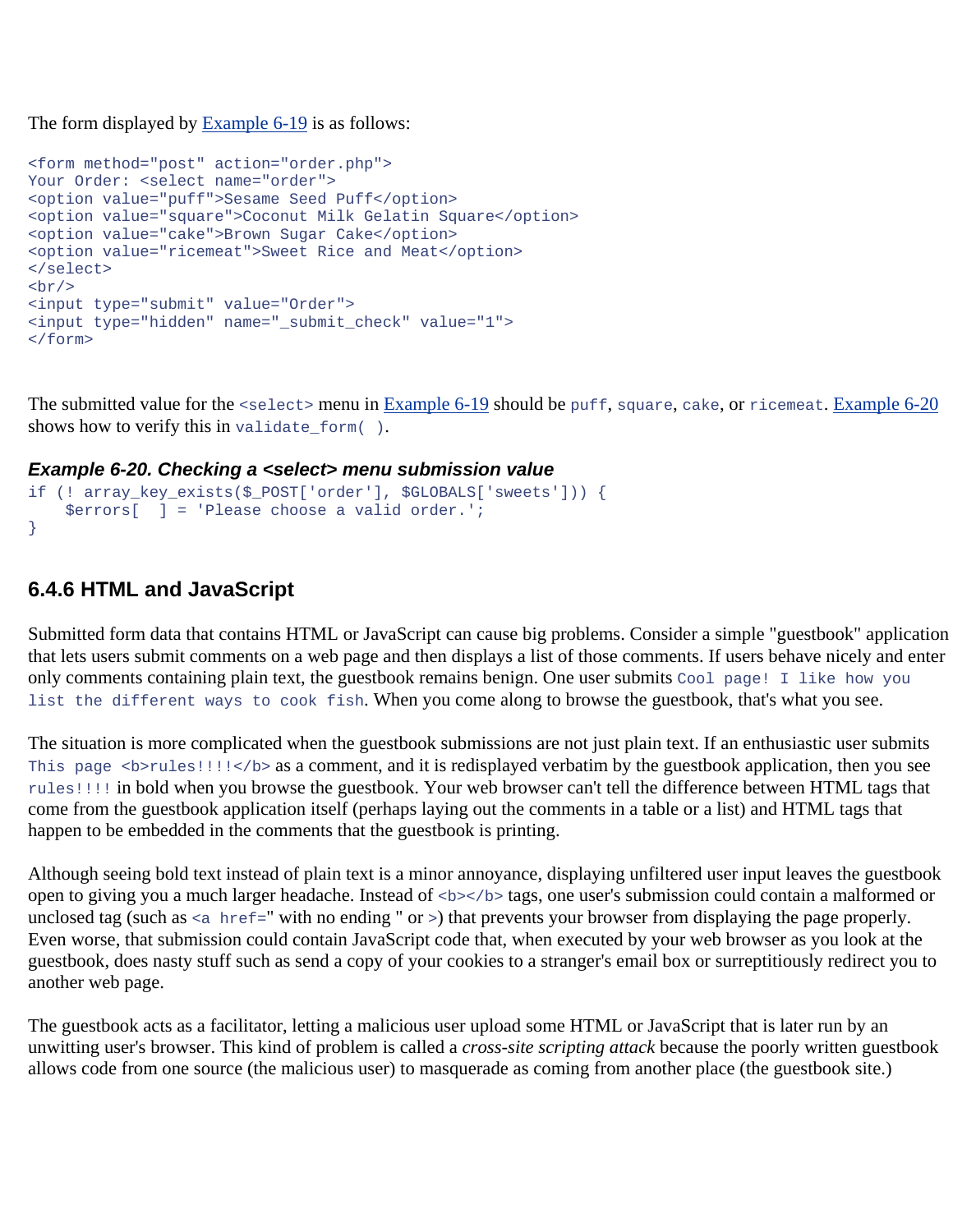To prevent cross-site scripting attacks in your programs, never display unmodified external input. Either remove suspicious parts (such as HTML tags) or encode special characters so that browsers don't act on embedded HTML or JavaScript. PHP gives you two functions that make these tasks simple. The strip\_tags( ) function removes HTML tags from a string, and the htmlentities() function encodes special HTML characters.

Example 6-21 demonstrates strip\_tags().

#### *Example 6-21. Stripping HTML tags from a string*

```
// Remove HTML from comments 
$comments = strip_tags($_POST['comments']); 
// Now it's OK to print $comments 
print $comments;
```
If  $\frac{1}{2}$  POST['comments'] contains I <b>love</b> sweet <div class="fancy">rice</div> & tea., then Example 6-21 prints:

```
I love sweet rice & tea.
```
All HTML tags and their attributes are removed, but the plain text between the tags is left intact.

Example 6-22 demonstrates htmlentities().

#### *Example 6-22. Encoding HTML entities in a string*

```
$comments = htmlentities($_POST['comments']); 
// Now it's OK to print $comments 
print $comments;
```
If \$\_POST['comments'] contains I <b>love</b> sweet <div class="fancy">rice</div> & tea., then Example 6-22 prints:

I <b&gt;love&lt;/b&gt; sweet &lt;div class=&quot;fancy&quot;&gt;rice&lt;/fancy&gt; & amp; tea.

The characters that have a special meanings in HTML  $(\langle, \rangle, \alpha, \alpha)$  have been changed into their entity equivalents:

- $\bullet \quad$  < to &lt;
- $\bullet$  > to >
- $\&$  to  $\&$  amp  $\int$
- $\bullet$  " to  $\&$ quot;

When a browser sees  $\< 1$ t;, it prints out a < character instead of thinking "OK, here comes an HTML tag." This is the same idea (but with a different syntax) as escaping a " or  $\frac{1}{2}$  character inside a double-quoted string, as you saw earlier in Chapter 2 in Section 2.1. Figure 6-4 shows what the output of Example 6-22 looks like in a web browser.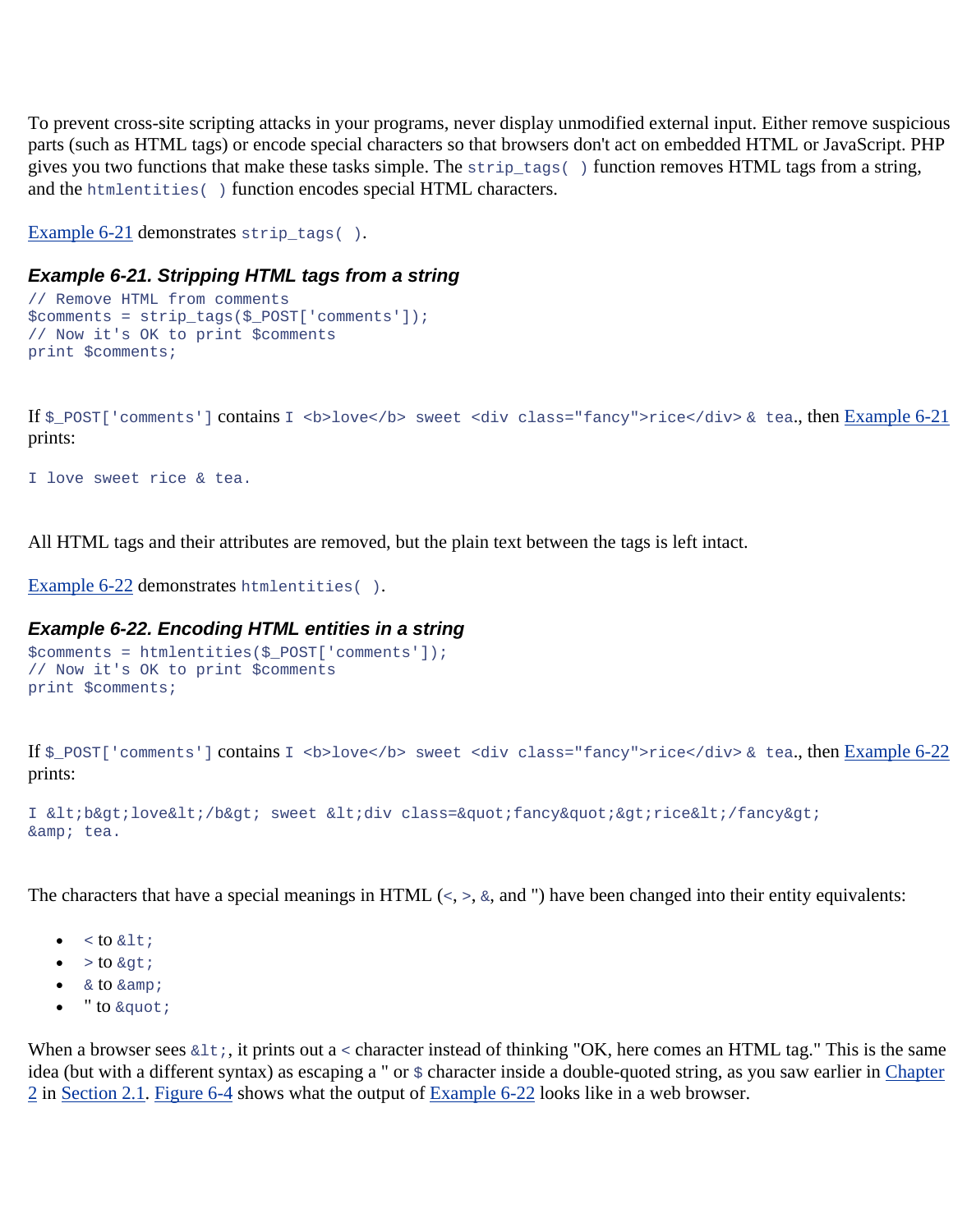# *Figure 6-4. Displaying entity-encoded text*



In most applications, you should use htmlentities( ) to sanitize external input. This function doesn't throw away any content, and it also protects against cross-site scripting attacks. A discussion board where users post messages, for example, about HTML ("What does the <div> tag do?") or algebra ("If x<y, is 2x>z?") wouldn't be very useful if those posts were run through strip\_tags( ). The questions would be printed as "What does the tag do?" and "If xz?".

# **6.4.7 Beyond Syntax**

Most of the validation strategies discussed in this chapter so far check the syntax of a submitted value. They make sure that what's submitted matches a certain format. However, sometimes you want to make sure that a submitted value has not just the correct syntax, but an acceptable meaning as well. The <select> menu validation does this. Instead of just assuring that the submitted value is a string, it matches against a specific array of values. The confirmation-message strategy for checking email messages is another example of checking for more than syntax. If you ensure only that a submitted email address has the correct form, a mischievous user can provide an address such as president@whitehouse.gov that almost certainly doesn't belong to her. The confirmation message makes sure that the meaning of the address—i.e., "this email address belongs to the user providing it"—is correct.

# **6.5 Displaying Default Values**

Sometimes, you want to display a form with a value already in a text box or with selected checkboxes, radio buttons, or <select> menu items. Additionally, when you redisplay a form because of an error, it is helpful to preserve any information that a user has already entered. Example 6-23 shows the code to do this. It belongs at the beginning of show\_form() and makes \$defaults the array of values to use with the form elements.

# *Example 6-23. Building an array of defaults*

```
if ($_POST['_submit_check']) { 
     $defaults = $_POST; 
} else { 
     $defaults = array('delivery' => 'yes', 
                       'size' => 'medium',
                       'main_dish' => array('taro','tripe'),
                       'sweet' \Rightarrow 'cake');
}
```
If  $\epsilon$  post ['\_submit\_check'] is set, that means the form has been submitted. In that case, the defaults should come from whatever the user submitted. If  $\zeta_P$ OST['\_submit\_check'] is not set, then you can set your own defaults. For most form parameters, the default is a string or a number. For form elements that can have more than one value, such as the multivalued <select> menu main\_dish, the default value is an array.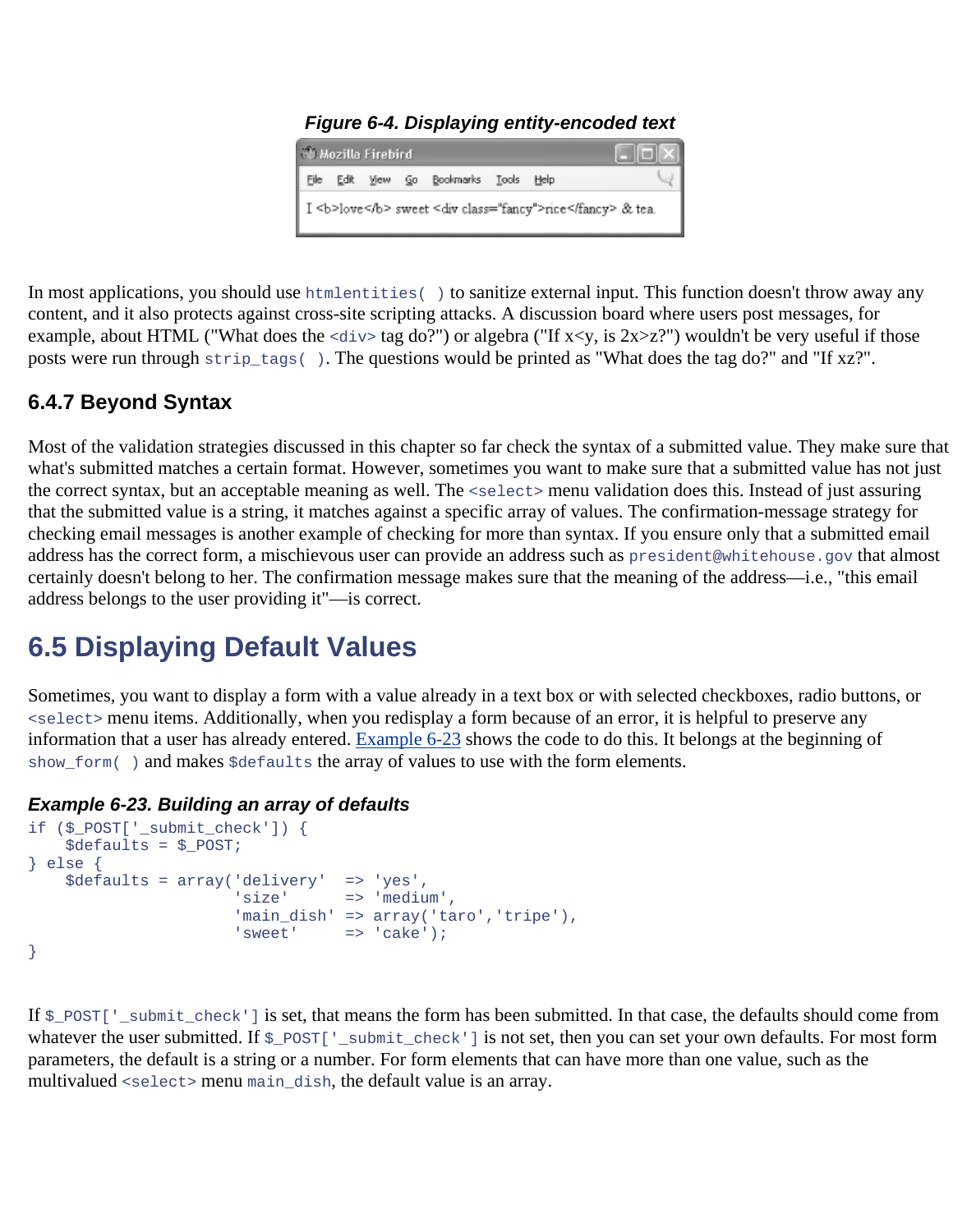After setting the defaults, provide the appropriate value from \$defaults when printing out the HTML tag for the form element. Remember to encode the defaults with htmlentities( ) when necessary in order to prevent cross-site scripting attacks. Because of the structure of the HTML tags, you need to treat text boxes, <select> menus, text areas, and checkboxes/radio buttons differently.

For text boxes, set the value attribute of the  $\langle$ input>tag to the appropriate element of  $\delta$ defaults. Example 6-24 shows how to do this.

#### *Example 6-24. Setting a default value in a text box*

```
print '<input type="text" name="my_name" value="' . 
       htmlentities($defaults['my_name']). '">';
```
For multiline text areas, put the entity-encoded value between the <textarea> and </textarea> tags, as shown in Example 6-25.

#### *Example 6-25. Setting a default value in a multiline text area*

```
print '<textarea name="comments">'; 
print htmlentities($defaults['comments']); 
print '</textarea>';
```
For <select> menus, add a check to the loop that prints out the <option> tags that prints a selected="selected" attribute when appropriate. Example  $6-26$  contains the code to do this for a single-valued  $\le$ select> menu.

#### *Example 6-26. Setting a default value in a <select> menu*

```
$sweets = array('puff' => 'Sesame Seed Puff', 
                  'square' => 'Coconut Milk Gelatin Square', 
                  'cake' => 'Brown Sugar Cake', 
                  'ricemeat' => 'Sweet Rice and Meat'); 
print '<select name="sweet">'; 
// $val is the option value, $choice is what's displayed 
foreach ($sweets as $option => $label) { 
     print '<option value="' .$option .'"'; 
    if ($option = = $defaults['sweet']) {
        print ' selected="selected"'; 
     } 
    print "> $label</option>\n";
} 
print '</select>';
```
To set defaults for a multivalued <select> menu, you need to convert the array of defaults into an associative array in which each key is a choice that should be selected. Then, print the selected="selected" attribute for the options found in that associative array. Example 6-27 demonstrates how to do this.

#### *Example 6-27. Setting defaults in a multivalued <select> menu*

```
$main_dishes = array('cuke' => 'Braised Sea Cucumber',
```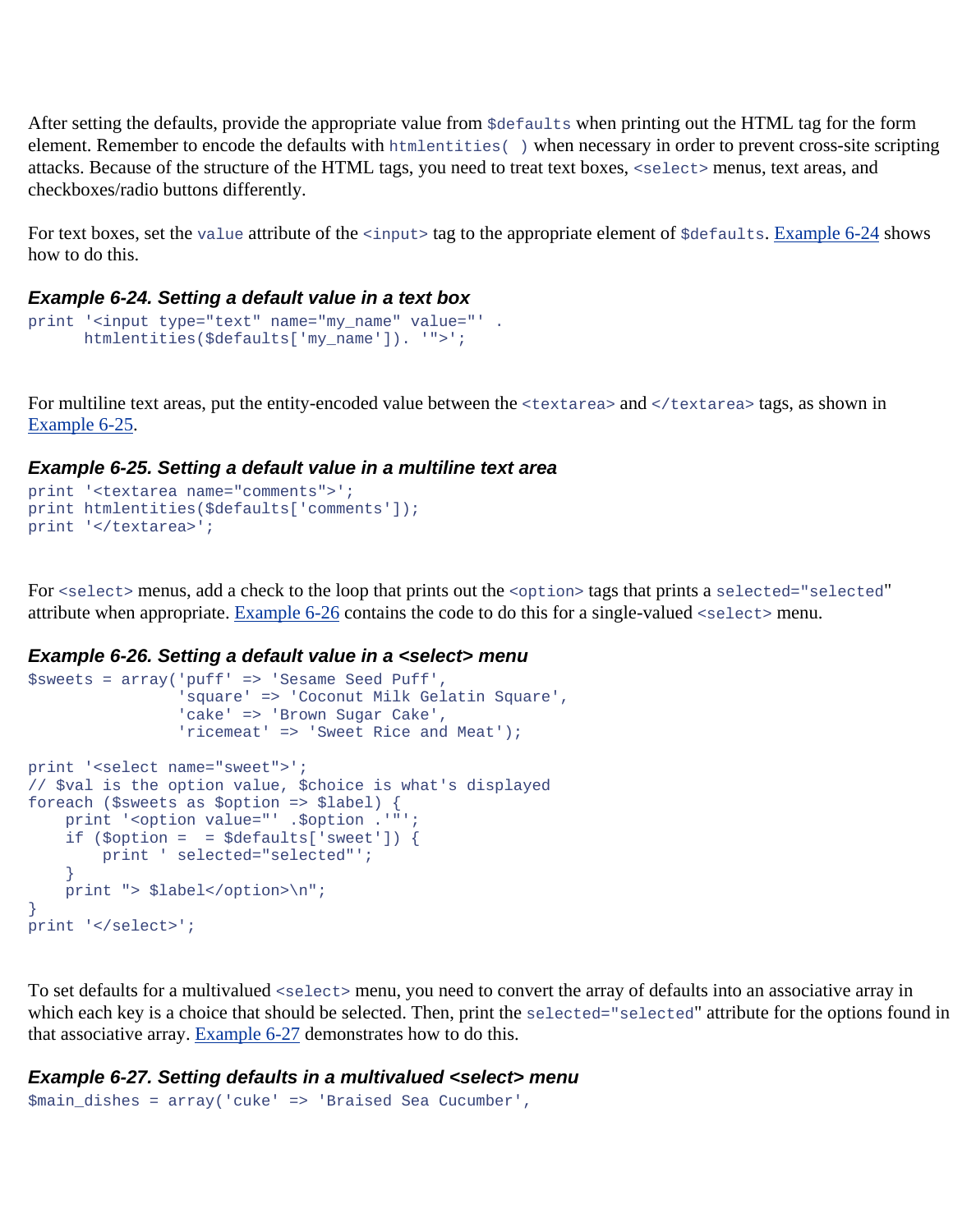```
 'stomach' => "Sauteed Pig's Stomach", 
                       'tripe' => 'Sauteed Tripe with Wine Sauce', 
                       'taro' => 'Stewed Pork with Taro', 
                       'giblets' => 'Baked Giblets with Salt', 
                       'abalone' => 'Abalone with Marrow and Duck Feet'); 
print '<select name="main_dish[ ]" multiple="multiple">'; 
$selected options = array();
foreach ($defaults['main_dish'] as $option) { 
     $selected_options[$option] = true; 
} 
// print out the <option> tags 
foreach ($main_dishes as $option => $label) { 
    print '<option value="' . htmlentities($option) . '"';
     if ($selected_options[$option]) { 
         print ' selected="selected"'; 
     } 
     print '>' . htmlentities($label) . '</option>'; 
     print "\n"; 
} 
print '</select>';
```
For checkboxes and radio buttons, add a checked="checked" attribute to the <input> tag. The syntax for checkboxes and radio buttons is identical except for the type attribute. Example 6-28 prints a default-aware checkbox named delivery and prints three default-aware radio buttons, each named size and each with a different value.

#### *Example 6-28. Setting defaults for checkboxes and radio buttons*

```
print '<input type="checkbox" name="delivery" value="yes"; 
if (\text{Sdefaults}['delivery'] = -['yes') \{ print ' checked="checked'': \}print '> Delivery?'; 
print '<input type="radio" name="size" value="small"; 
if (\text{Sdefaults}['size'] = = 'small') {\text{print}}' checked="checked"':print '> Small '; 
print '<input type="radio" name="size" value="medium"; 
if ($defaults['size'] = = 'medium') { print ' checked="checked"'; }
print '> Medium'; 
print '<input type="radio" name="size" value="large"; 
if (\text{Sdefaults}['size'] = - 'large') \{ print ' checked="checked";
print '> Large';
```
# **6.6 Putting It All Together**

Turning the humble web form into a feature-packed application with data validation, printing default values, and processing the submitted results might seem like an intimidating task. To ease your burden, this section contains a complete example of a program that does it all: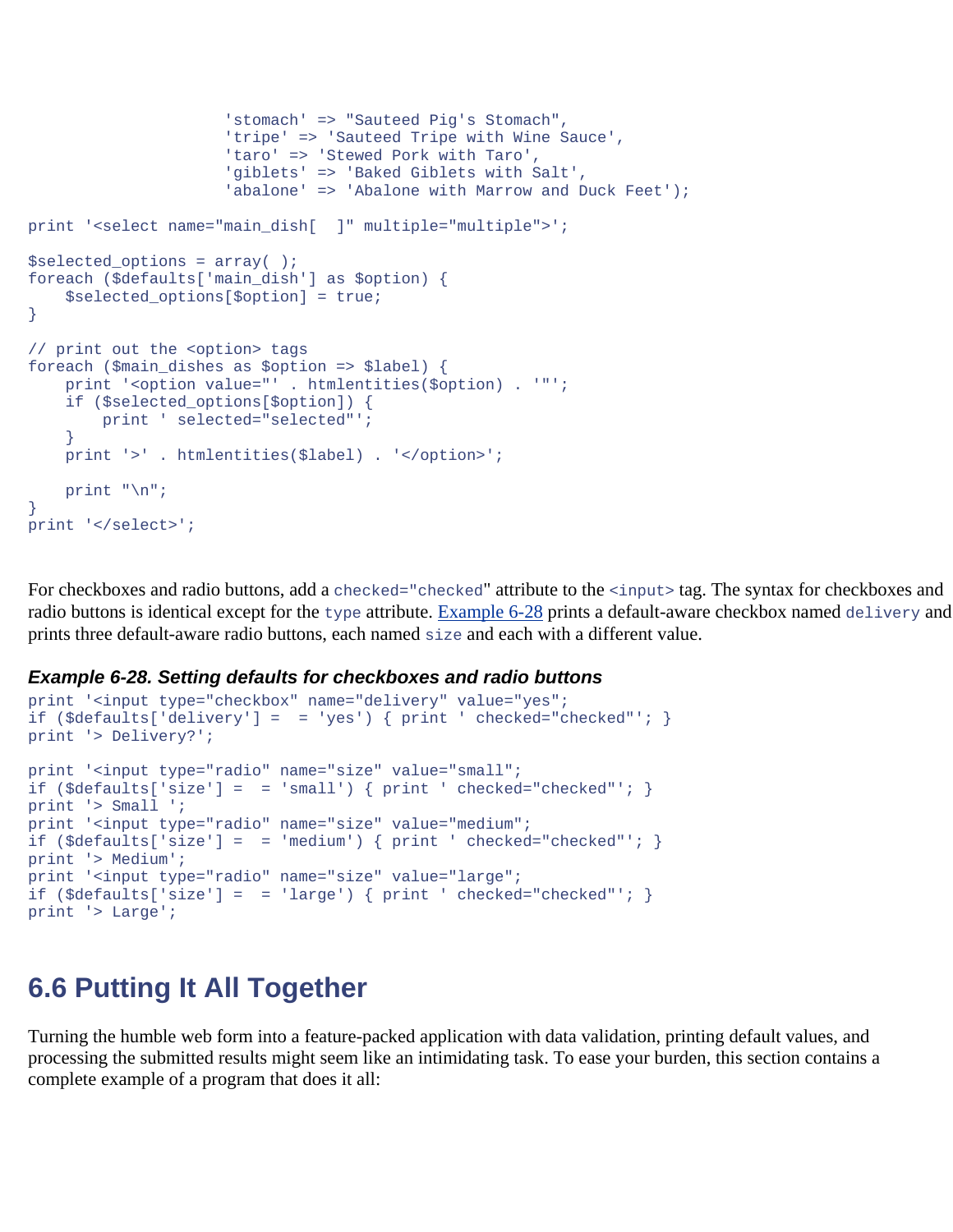- Displaying a form, including default values
- Validating the submitted data
- Redisplaying the form with error messages and preserved user input if the submitted data isn't valid
- Processing the submitted data if it is valid

The do-it-all example relies on some helper functions to simplify form element display. These are listed in Example 6-29.

### *Example 6-29. Form element display helper functions*

```
//print a text box 
function input_text($element_name, $values) { 
     print '<input type="text" name="' . $element_name .'" value="'; 
     print htmlentities($values[$element_name]) . '">'; 
} 
//print a submit button 
function input submit($element name, $label) {
     print '<input type="submit" name="' . $element_name .'" value="'; 
     print htmlentities($label) .'"/>'; 
} 
//print a textarea 
function input_textarea($element_name, $values) { 
     print '<textarea name="' . $element_name .'">'; 
     print htmlentities($values[$element_name]) . '</textarea>'; 
} 
//print a radio button or checkbox 
function input_radiocheck($type, $element_name, $values, $element_value) { 
     print '<input type="' . $type . '" name="' . $element_name .'" value="' . $element_ 
value . '" ';
    if ($element_value = $values[$element_name]) {
        print ' checked="checked"'; 
 } 
     print '/>'; 
} 
//print a <select> menu 
function input select($element name, $selected, $options, $multiple = false) {
     // print out the <select> tag 
     print '<select name="' . $element_name; 
     // if multiple choices are permitted, add the multiple attribute 
     // and add a [ ] to the end of the tag name 
     if ($multiple) { print '[ ]" multiple="multiple'; } 
     print '">'; 
     // set up the list of things to be selected 
     $selected_options = array( ); 
     if ($multiple) { 
         foreach ($selected[$element_name] as $val) { 
             $selected_options[$val] = true; 
 } 
     } else { 
         $selected_options[ $selected[$element_name] ] = true; 
 }
```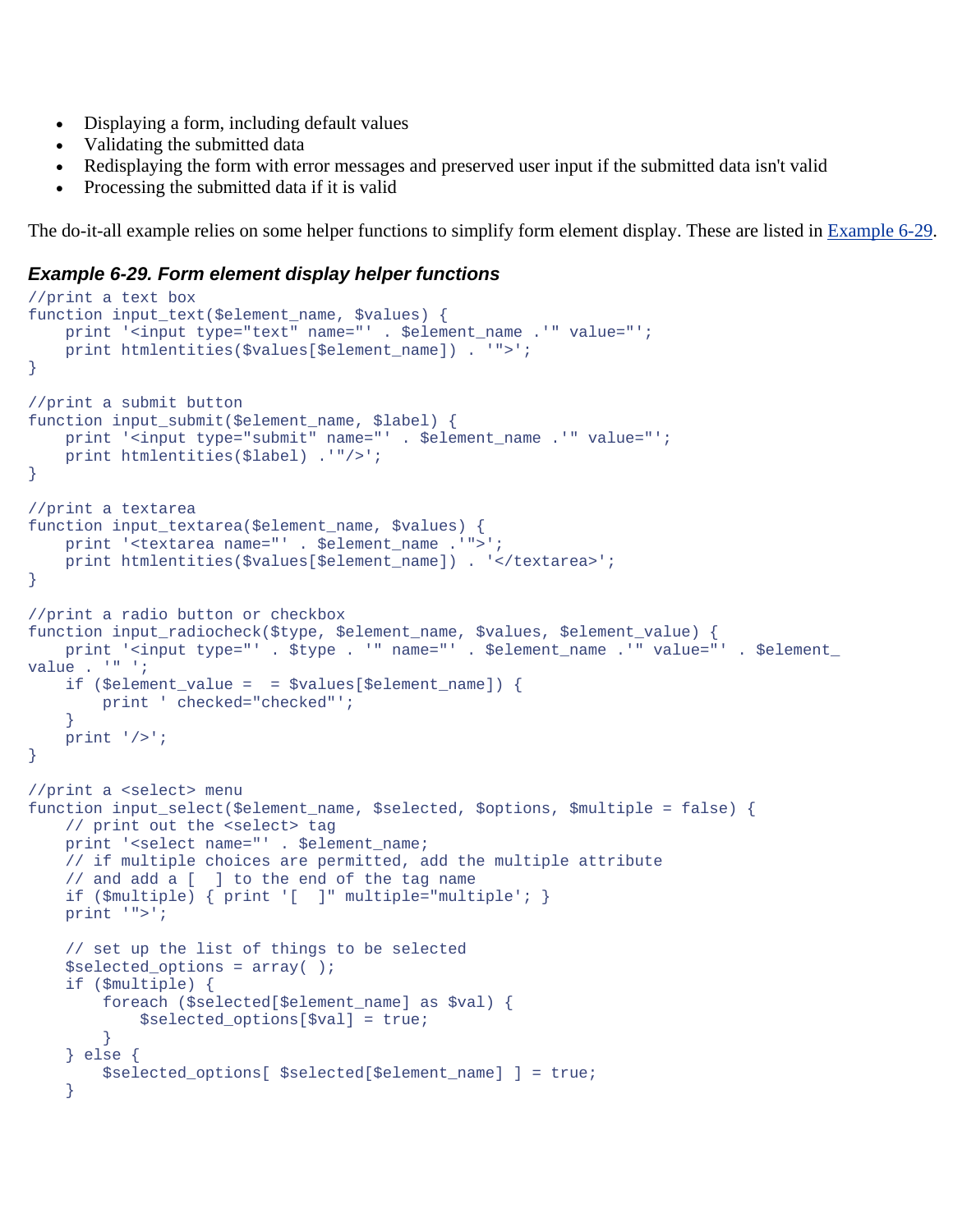```
 // print out the <option> tags 
     foreach ($options as $option => $label) { 
        print '<option value="' . htmlentities($option) . '"';
         if ($selected_options[$option]) { 
             print ' selected="selected"'; 
 } 
        print '>' . htmlentities($label) . '</option>';
     } 
    print '</select>'; 
}
```
Each helper function in Example 6-29 incorporates the appropriate logic discussed in Section 6.5 for a particular kind of form element. Because the form code in Example 6-30 has a number of different elements, it's easier to put the element display code in functions that are called repeatedly than to duplicate the code each time you need to print a particular element.

The input\_text() function takes two arguments: the name of the text element and an array of form element values. It prints out an <input type="text"> tag—a single-line text box. If there is an entry in the form element values array that matches the text element's name, that entry is used for the value attribute of the <input type="text"> tag. Any special characters in the value are encoded with htmlentities( ).

The input\_submit() function prints an <input type="submit"> tag—a submit button. It takes two arguments: the name of the button and the label that should appear on the button.

The input\_textarea() function takes two arguments like input\_text(): the element name and an array of form element values. Instead of a single-line text box, however, it prints the <textarea></textarea> tag pair for a multiline text box. If there is an entry in the form element values array that matches the element name, that entry is used as the default value of the multiline text box. Special characters in the value are encoded with htmlentities().

Both radio buttons and checkboxes are handled by input\_radiocheck( ). The first argument to this function is either radio (to display a radio button) or checkbox (to display a checkbox). This determines whether the function prints an <input type="radio"> tag or an <input type="checkbox"> tag. Then comes the element name, the array of form element values, and the value for this particular element. You need to pass both the entire array of form element values and the value for the specific element so the function can see whether the entry in the array for this element matches the passedin value. For example, Example 6-30 prints three radio buttons named size, each with a different value (small, medium, and large). Only one of those radio buttons can have the checked="checked" attribute set: the one whose entry in the form element values array matches the passed-in value.

The input\_select( ) function prints <select> menus. It requires three arguments: the name of the element, an array of form element values, and an array of options to display in the menu. You can also pass true as a fourth argument to allow multiple values to be selected in the menu. The function uses the logic from Examples Example 6-26 and Example 6-27 to build the \$selected\_options array with one entry for each menu choice that should be marked with the selected="selected" attribute. Then, it loops through the \$options array, printing out one <option></option> tag pair for each menu choice.

The code in **Example 6-30** relies on the form helper functions and displays a short food-ordering form. When the form is submitted correctly, it shows the results in the browser and emails them to an address defined in process\_form()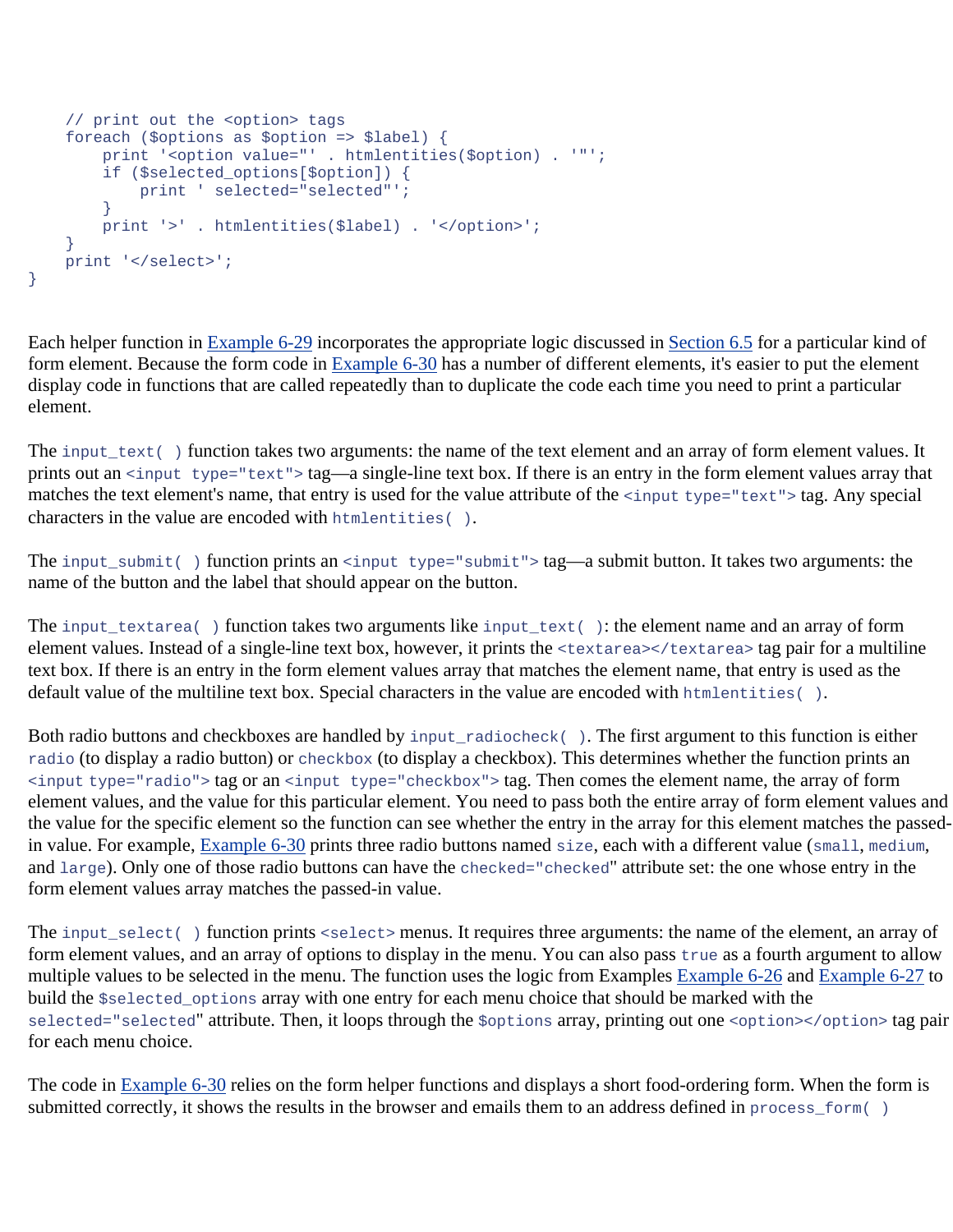(presumably to the chef, so he can start preparing your order). Because the code jumps in and out of PHP mode, it includes the <?php start tag at the beginning of the example and the ?> closing tag at the end to make things clearer.

*Example 6-30. A complete form: display with defaults, validation, and processing* 

```
<?php 
// don't forget to include the code for the form 
// helper functions defined in Example 6-29 
// 
// setup the arrays of choices in the select menus 
// these are needed in display_form( ), validate_form( ), 
// and process_form( ), so they are declared in the global scope 
$sweets = array('puff' => 'Sesame Seed Puff', 
                   'square' => 'Coconut Milk Gelatin Square', 
                  'cake' => 'Brown Sugar Cake', 
                  'ricemeat' => 'Sweet Rice and Meat'); 
$main_dishes = array('cuke' => 'Braised Sea Cucumber', 
                        'stomach' => "Sauteed Pig's Stomach", 
                        'tripe' => 'Sauteed Tripe with Wine Sauce', 
                        'taro' => 'Stewed Pork with Taro', 
                        'giblets' => 'Baked Giblets with Salt', 
                       'abalone' => 'Abalone with Marrow and Duck Feet');
// The main page logic: 
// - If the form is submitted, validate and then process or redisplay 
// - If it's not submitted, display 
if ($_POST['_submit_check']) { 
     // If validate_form( ) returns errors, pass them to show_form( ) 
     if ($form_errors = validate_form( )) { 
        show form($form errors);
     } else { 
         // The submitted data is valid, so process it 
         process_form( ); 
     } 
} else { 
     // The form wasn't submitted, so display 
    show form( );
} 
function show_form($errors = '') { 
     // If the form is submitted, get defaults from submitted parameters 
     if ($_POST['_submit_check']) { 
         $defaults = $_POST; 
     } else { 
         // Otherwise, set our own defaults: medium size and yes to delivery 
         $defaults = array('delivery' => 'yes', 
                            'size' => 'medium');
     } 
     // If errors were passed in, put them in $error_text (with HTML markup) 
     if ($errors) { 
         $error_text = '<tr><td>You need to correct the following errors:'; 
        $error text .= '</td><td><ul><li>';
         $error_text .= implode('</li><li>',$errors); 
        \text{Server text} := \langle \text{div}\rangle \text{div}\rangle \text{div}\rangle \text{div}\rangle \text{div}\rangle } else {
```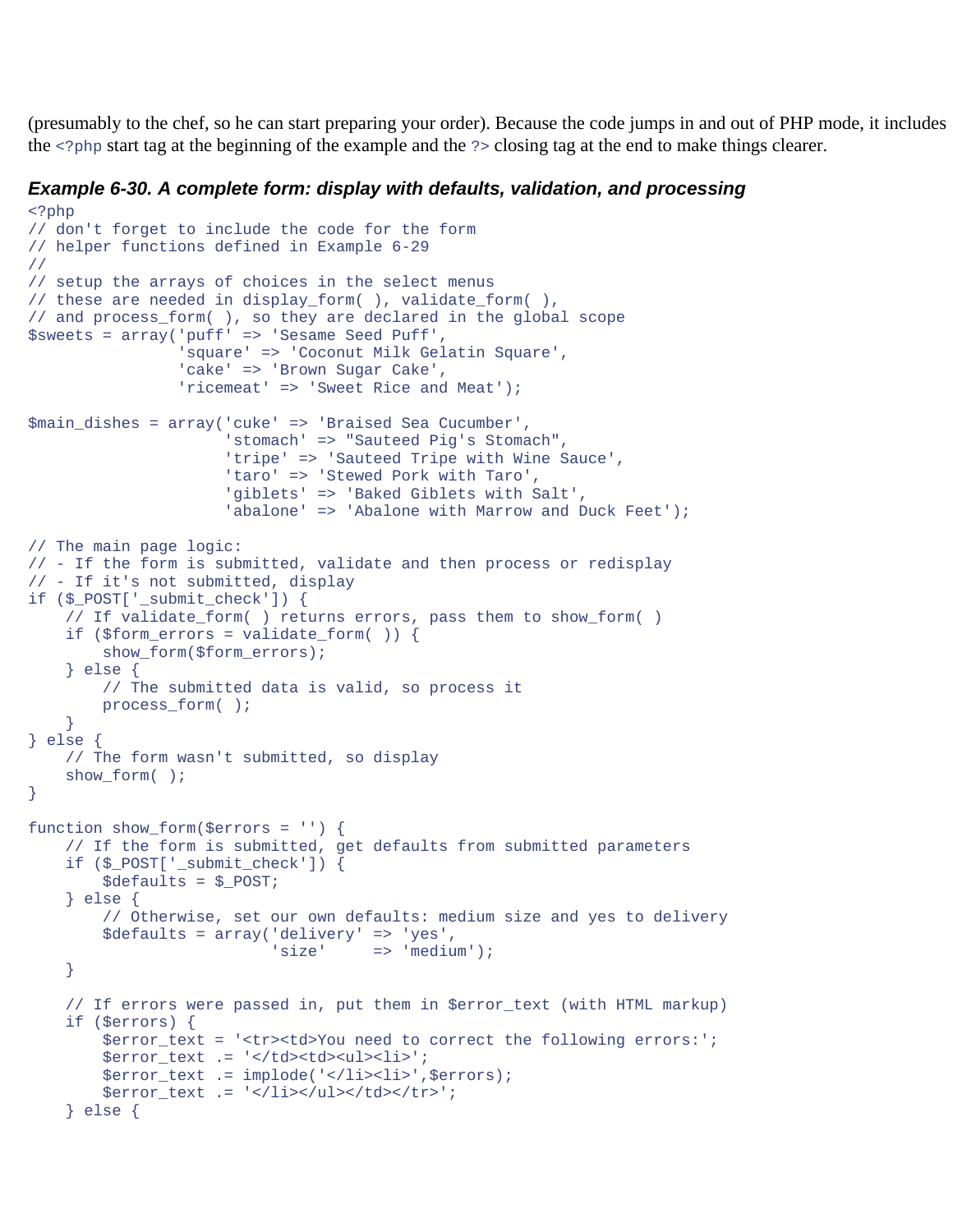```
 // No errors? Then $error_text is blank 
         $error_text = ''; 
     } 
     // Jump out of PHP mode to make displaying all the HTML tags easier 
?> 
<form method="POST" action="<?php print $_SERVER['PHP_SELF']; ?>"> 
<table> 
<?php print $error_text ?> 
<tr><td>Your Name:</td> 
<td><?php input_text('name', $defaults) ?></td></tr>
<tr><td>Size:</td> 
<td><?php input_radiocheck('radio','size', $defaults, 'small'); ?> Small <br/> 
<?php input_radiocheck('radio','size', $defaults, 'medium'); ?> Medium <br/> 
<?php input_radiocheck('radio','size', $defaults, 'large'); ?> Large 
\langle t \, \text{d} \rangle \langle t \, \text{d} \rangle<tr><td>Pick one sweet item:</td> 
<td><?php input_select('sweet', $defaults, $GLOBALS['sweets']); ?> 
\langle tdc|<tr><td>Pick two main dishes:</td> 
<td>
<?php input_select('main_dish', $defaults, $GLOBALS['main_dishes'], true) ?> 
\langle t \rangle<tr><td>Do you want your order delivered?</td> 
<td><?php input_radiocheck('checkbox','delivery', $defaults, 'yes'); ?> Yes 
\langle t \, ds \rangle<tr><td>Enter any special instructions.<br/> 
If you want your order delivered, put your address here:</td> 
<td><?php input_textarea('comments', $defaults); ?></td></tr> 
<tr><td colspan="2" align="center"><?php input_submit('save','Order'); ?> 
\langle tdc|</table> 
<input type="hidden" name="_submit_check" value="1"/> 
</form> 
<?php 
       } // The end of show_form( ) 
function validate_form( ) { 
     $errors = array( ); 
     // name is required 
     if (! strlen(trim($_POST['name']))) { 
         $errors[ ] = 'Please enter your name.'; 
     } 
     // size is required 
     if (($_POST['size'] != 'small') && ($_POST['size'] != 'medium') && 
        (\$ POST['size'] != 'large')) {
         $errors[ ] = 'Please select a size.'; 
     }
```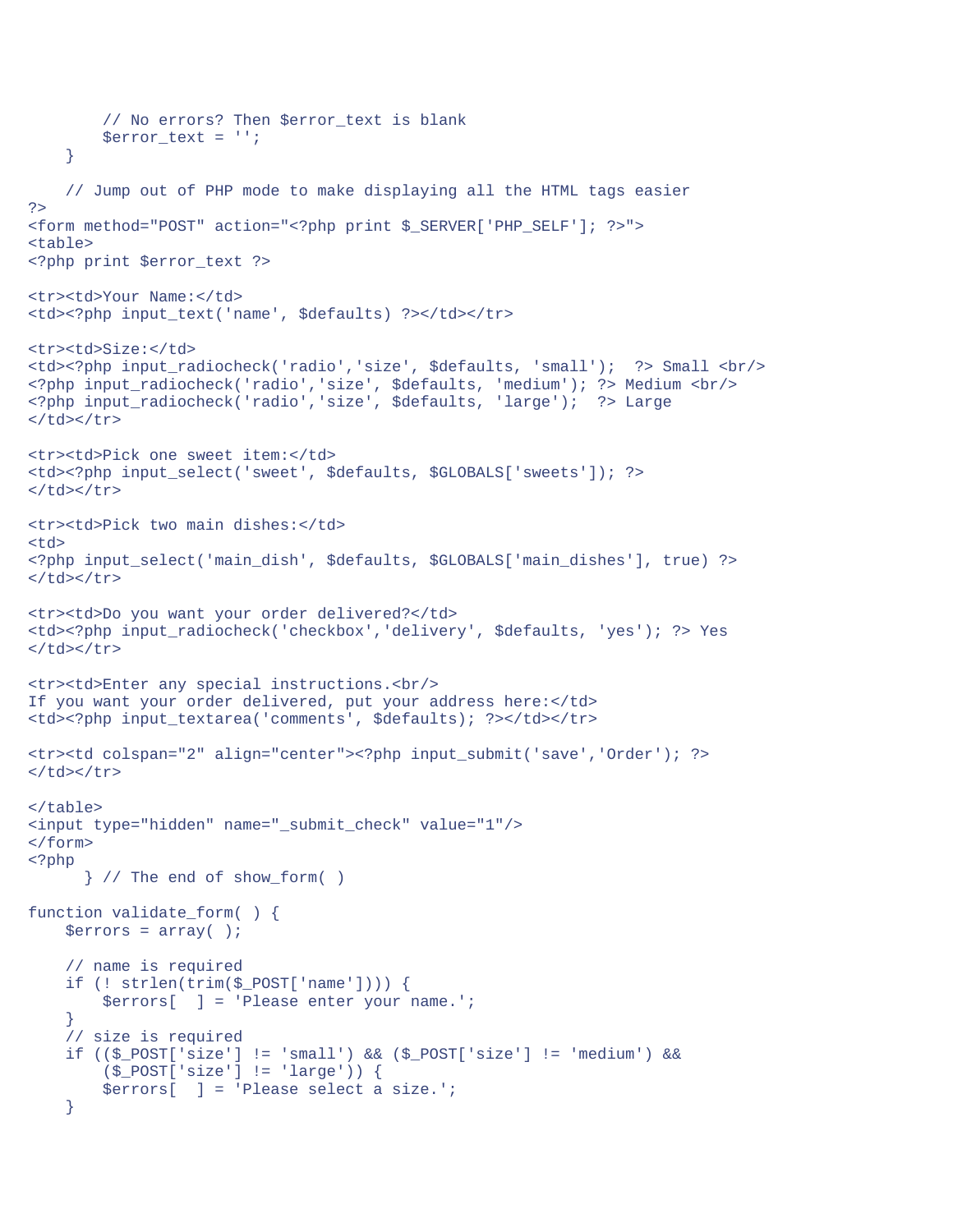```
 // sweet is required 
     if (! array_key_exists($_POST['sweet'], $GLOBALS['sweets'])) { 
         $errors[ ] = 'Please select a valid sweet item.'; 
 } 
     // exactly two main dishes required 
    if (count($ POST['main dish']) != 2) {
         $errors[ ] = 'Please select exactly two main dishes.'; 
     } else { 
         // We know there are two main dishes selected, so make sure they are 
         // both valid 
         if (! (array_key_exists($_POST['main_dish'][0], $GLOBALS['main_dishes']) && 
                array_key_exists($_POST['main_dish'][1], $GLOBALS['main_dishes']))) { 
             $errors[ ] = 'Please select exactly two valid main dishes.'; 
         } 
     } 
     // if delivery is checked, then comments must contain something 
    if ((\xi_POST['delivery'] = - 'yes') \& (!\ strlen(trim(\xi_POST['comments']))) ) $errors[ ] = 'Please enter your address for delivery.'; 
     } 
     return $errors; 
} 
function process_form( ) { 
     // look up the full names of the sweet and the main dishes in 
     // the $GLOBALS['sweets'] and $GLOBALS['main_dishes'] arrays 
     $sweet = $GLOBALS['sweets'][ $_POST['sweet'] ]; 
     $main_dish_1 = $GLOBALS['main_dishes'][ $_POST['main_dish'][0] ]; 
     $main_dish_2 = $GLOBALS['main_dishes'][ $_POST['main_dish'][1] ]; 
    if (\$_POST['delivery'] = - 'yes') {
         $delivery = 'do'; 
     } else { 
         $delivery = 'do not'; 
     } 
     // build up the text of the order message 
     $message=<<<_ORDER_ 
Thank you for your order, $ POST[name].
You requested the $_POST[size] size of $sweet, $main_dish_1, and $main_dish_2.
You $delivery want delivery.
_ORDER_; 
     if (strlen(trim($_POST['comments']))) { 
         $message .= 'Your comments: '.$_POST['comments']; 
     } 
     // send the message to the chef 
     mail('chef@restaurant.example.com', 'New Order', $message); 
     // print the message, but encode any HTML entities 
    // and turn newlines into <br/> kags
     print nl2br(htmlentities($message)); 
} 
?>
```
There are four parts to the code in Example 6-30: the code in the global scope at the top of the example, the show\_form() function, the validate\_form( ) function, and the process\_form( ) function.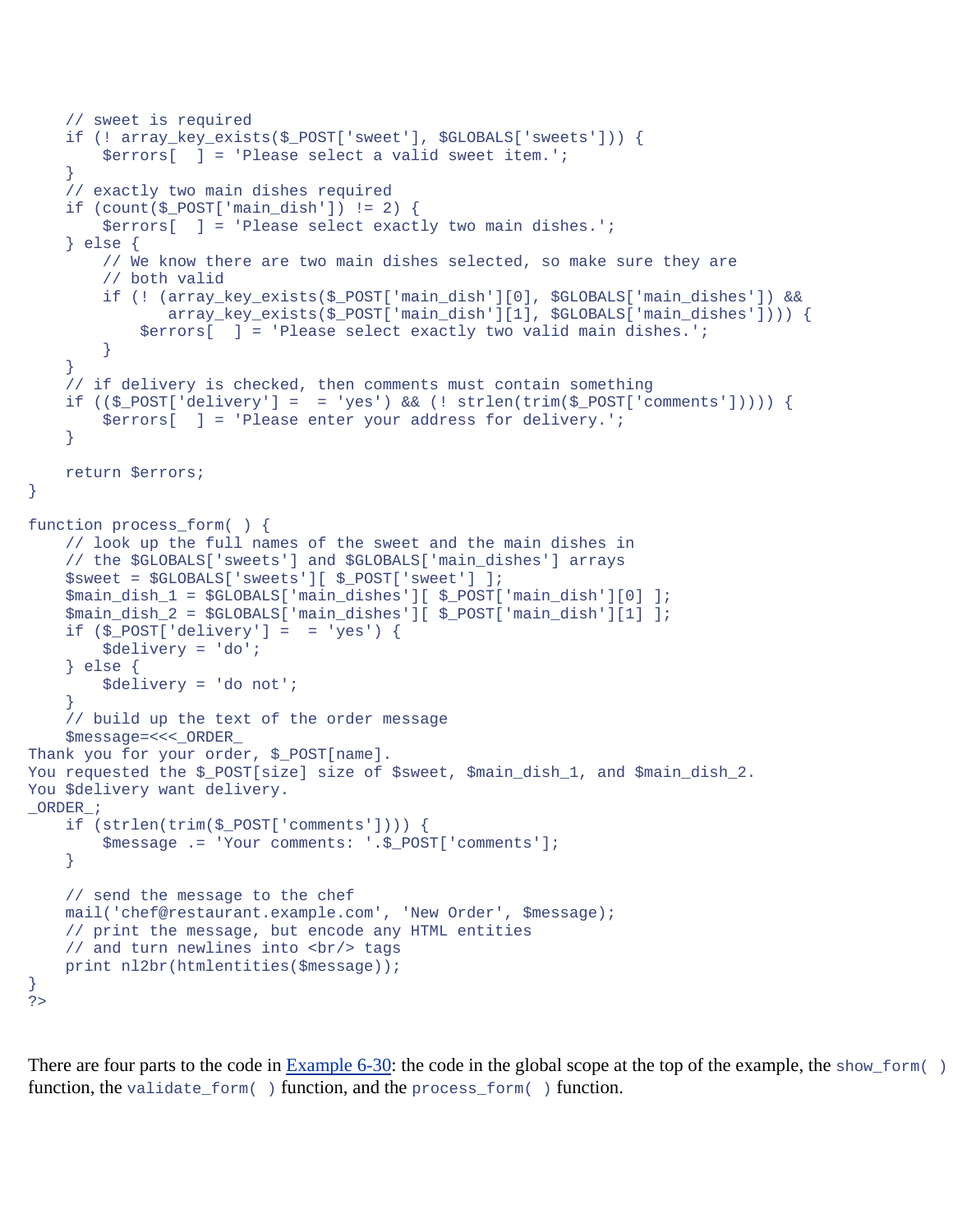The global scope code does two things. The first is it sets up two arrays that describe the choices in the form's two <select> menus. Because these arrays are used by each of the show\_form( ), validate\_form( ), and process\_form( ) functions, they need to be defined in the global scope. The global code's other task is to process the  $if( )$  statement that decides what to do: display, validate, or process the form.

Displaying the form is accomplished by show\_form( ). First, the function makes \$defaults an array of default values. If the form has been submitted and is being redisplayed, then the default values come from \$\_POST. Otherwise, they are explicitly set to yes for the delivery checkbox and medium for the size radio button. Then, show\_form() prints out a list of errors, if any were passed to it. The HTML list of errors is constructed from the  $\frac{1}{2}$ errors array using implode() in a similar technique to the one shown in **Example 4-21**. Next, show\_form() jumps out of PHP mode to print the form. Amid the HTML table-formatting tags, it returns to PHP mode repeatedly to call the helper functions that print out the appropriate tags for each form element. The hidden \_submit\_check element at the end of the form is printed without using a helper function.

The validate\_form( ) function builds an array of error messages if the submitted form data doesn't meet appropriate criteria. Note that the checks for size, sweet, and main\_dish don't just look to see whether something was submitted for those parameters, but also check whether what was submitted is a valid value for the particular parameter. For size, this means that the submitted value must be small, medium, or large. For sweet and main\_dish, this means that the submitted values must be keys in the global \$sweets or \$main\_dishes arrays. Even though the form contains default values, it's still a good idea to validate the input. Someone trying to break into your web site could bypass a regular web browser and construct a request with an arbitrary value that isn't a legitimate choice for the <select> menu or radio button.

Last, process\_form() takes action when the form is submitted with valid data. It builds a string, \$message, that contains a description of the submitted order. Then it emails \$message to chef@restaurant.example.com and prints it. The builtin mail( ) function sends the email message. (See <u>Section 13.5</u> for more details on mail( ).) Before printing  $\frac{1}{2}$  message, process\_form( ) passes it through two functions. The first is htmlentities( ), which, as you've already seen, encodes any special characters as HTML entities. The second is  $n12br($ ), which turns any newlines in  $\frac{1}{5}$  message into HTML <br/>lness tags. Turning newlines into <br> tags makes the line breaks in the message display properly in a web browser.

# **6.7 Chapter Summary**

Chapter 6 covers:

- Understanding the conversation between the web browser and web server that displays a form, processes the submitted form parameters, and then displays a result.
- Making the connection between the  $\le$ form> tag's action attribute and the URL to which form parameters are submitted.
- Using values from the  $s$ \_SERVER auto-global array.
- Accessing submitted form parameters in the  $\zeta$ -GET and  $\zeta$ -POST auto-global arrays.
- Accessing multivalued submitted form parameters.
- Using show\_form( ), validate\_form( ), and process\_form( ) functions to modularize form handling.
- Using a hidden form element to check whether a form has been submitted.
- Displaying error messages with a form.
- Validating form elements: required elements, integers, floating-point numbers, strings, date ranges, email addresses, and <select> menus.